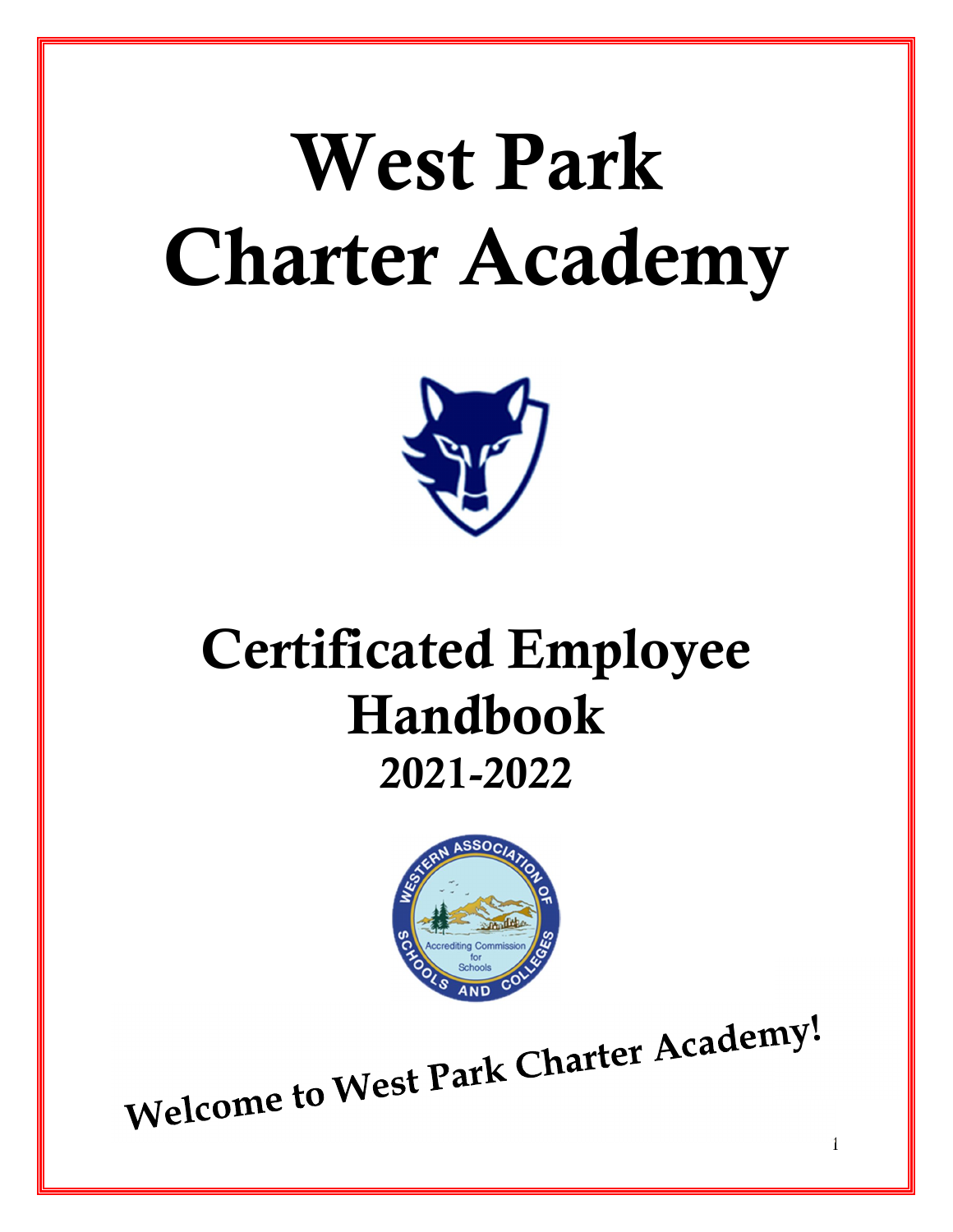

This Certificated Employee Handbook provides a vast amount of information pertaining to WPCA's policies, procedures, and practices. New or returning staff should take some time to acquaint yourself with this Handbook (if you are new to WPCA, with your mentor), as we will be adhering to its contents during the 2021-2022 school year. If anything in this handbook is unclear and/or you have questions, please be sure to reach out to administration for clarification.

Please keep in mind that the information included in this handbook may be revised as necessary. In such instances, every effort will be made to keep you informed through suitable lines of communication; including, but not limited to, postings on WPCA's website/page, email, and/or memos sent directly to you.

I extend to you my personal best wishes for your success and satisfaction at West Park Charter Academy. Together, we will continue to make a positive impact in our students' lives, and set them up for post-secondary success!

I look forward to a wonderful, productive, and successful 2021-2022 school year!

Sincerely,

Director, West Park Charter Academy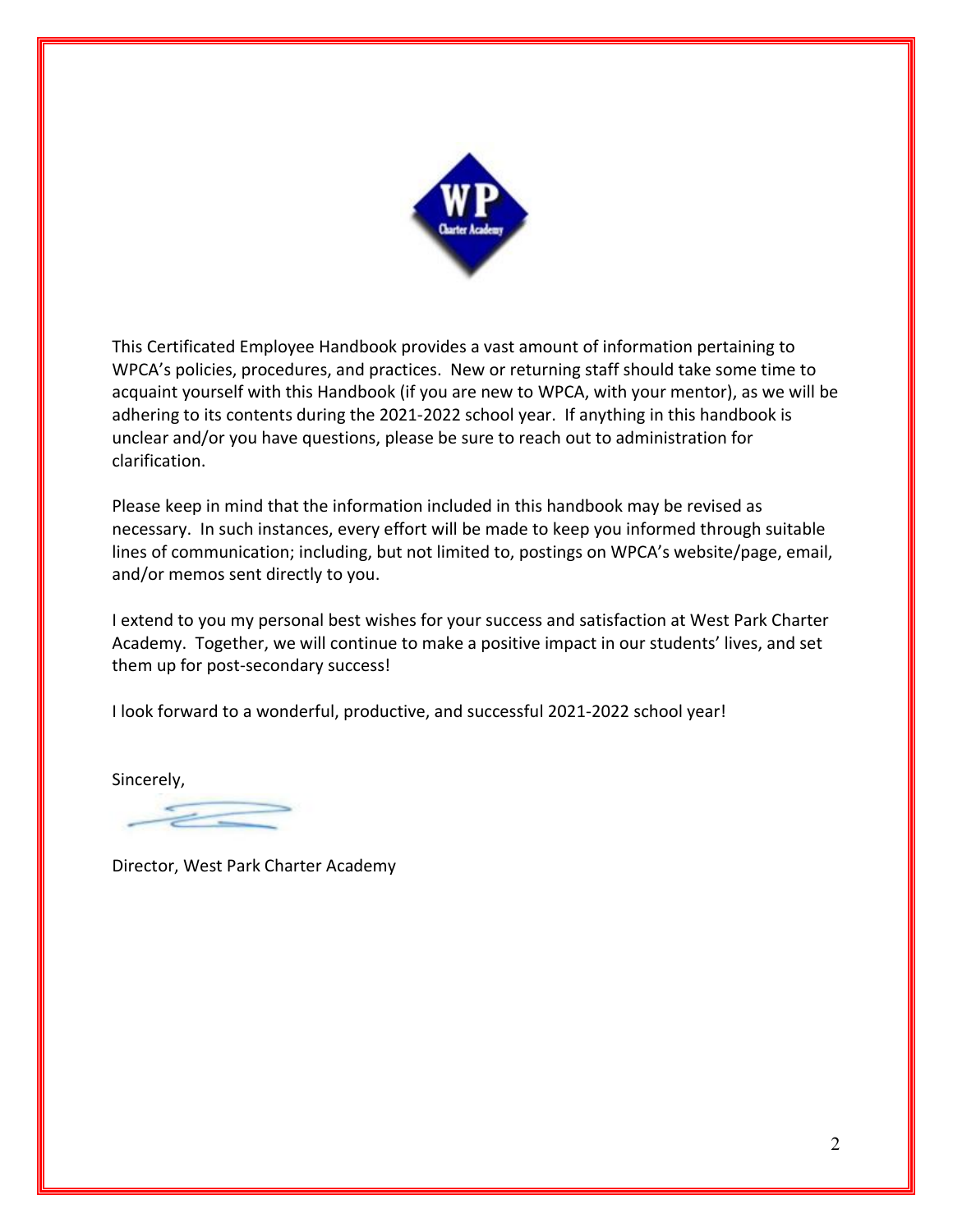#### Table of Contents

4…..WPCA's Mission & Vision Statements

5…..WPCA's Schoolwide Learner Outcomes (SLO's)

6…..Acknowledgement of Handbook and at-will Employment

7…..District Office & Machado Office Contact Information

8…..Teaching Staff/District/Office Hours

9…..Independent Study Teacher: Characteristics/Essential Duties

10…..Assessment of Student Progress

11…..Record Keeping/Report of Missing Assignment-Appointment (RMAs)/Notifications

12…..Drop Procedures/Charter Attendance

13…..Adjunct Duties/Core Teachers/Transportation Reimbursement/Work Permits/Credentials

14…..Professional Growth/Evaluation

15…..Human Resources/Non-Tenured Status

17…..Compensation/Payday/Voluntary Resignation/Dismissals/District Policies and Procedures

 $\checkmark$  Advertising<br> $\checkmark$  Audio/Visua

Audio/Visual Equipment

 $\checkmark$  Campus Facilities

 $\checkmark$  Confidentiality

 $\checkmark$  Conflict of Interest<br> $\checkmark$  Computers

Computers

 $\checkmark$  Internet & E-Mail

Wi-Fi Passwords

 $\checkmark$  School Map & Safety Plan/Evacuation Drills

 $\checkmark$  Clubs and Organizations<br> $\checkmark$  Communication

 $\checkmark$  Communication<br> $\checkmark$  Student & Staff

Student & Staff Injury

20…..Dress Code

21…..Professional Conduct/Grievance Summary

24…..Discrimination/Grievance of Employment Complaint Process

26…..Record Keeping Requirements

27…..Work Samples & Work Records

29…..Parent/Student Responsibilities

31…..Student Assessment

Work Samples

SBAC Testing

 $\checkmark$  Transcripts

 $\checkmark$  Retention Conferences

 $\checkmark$  Promotion/Retention Policy

33…..Graduation Requirements/Testing-Out Students/Lab Day Procedures/Procedures for Students Studying at Sites

34…..Curriculum

 $\checkmark$  Materials<br> $\checkmark$  Return of

Return of Materials

 $\checkmark$  Computers

 $\checkmark$  Computer Return

 $\checkmark$  Supplemental Instruction

36…..College Courses/High School Enrichment Program/Field Trips

37…..Charter Forms

- $\checkmark$  Application Forms
- $\checkmark$  Semester Forms
- $\checkmark$  Monthly Forms
- Other Frequently Used Forms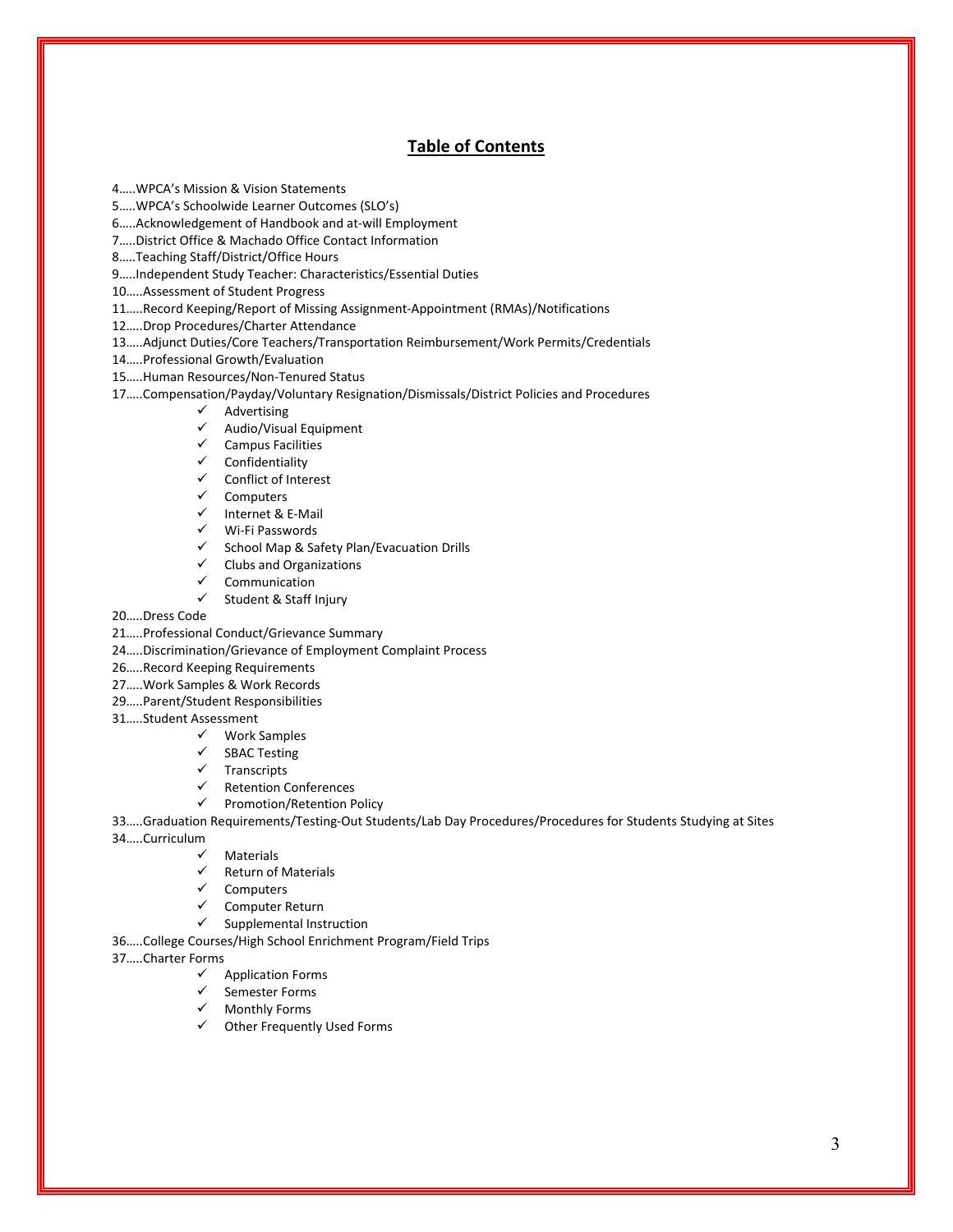# Mission Statement

West Park Charter Academy is committed to provide a learning environment in which students feel safe, valued, supported and respected. Our mission is to meet students where they are and to work closely with them to develop attainable goals for their future. We strive to forge strong and positive connections, instill confidence and self-reliance, and provide the academic rigor, technology skills, communication abilities, and the 21<sup>st</sup> Century Skills needed to become responsible and contributing members of society

# Vision Statement: "Looking to the Future"

As graduates of the West Park Charter Academy program, students will be competent in technology, will have achieved high levels of academics, and will be effective communicators. In addition, students will develop attainable future goals and become responsible, productive citizens who make positive contributions to society.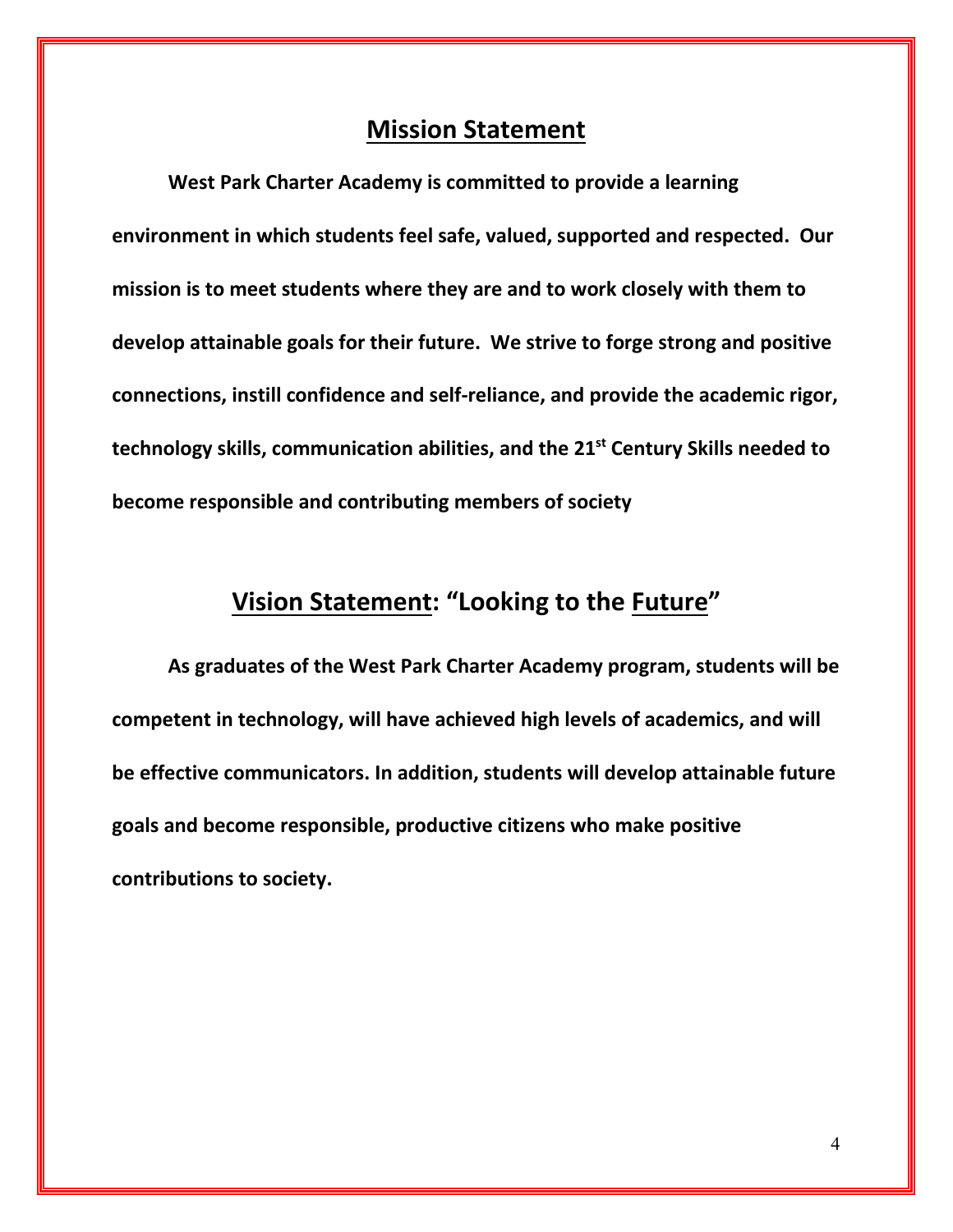#### West Park Charter Academy's Schoolwide Learner Outcomes (SLOs)

#### Competent and Proficient Users of Technology by:

-Utilizing technology as a tool for learning, communicating, and conducting research -Using technology to access, manipulate, and produce information

#### *Measurable Indicators can Include:*

Accounts/Use/Progress in IXL, Lexia, Reading Plus, Desmos, and other online platforms Access to and Student use of G-Suite (Gmail, Slides, etc.) Google Slideshows - one project every other learning period Typing software w/assessments every other learning period One research paper per semester (scored with rubric)

#### Academic Achievers by:

-Conducting themselves responsibly, honestly, and ethically -Being self-directed learners -Being active learners, increasing their knowledge, and preparing themselves to be successful beyond graduation

#### *Measurable Indicators can Include:*

Student Portfolio each year (students choose what they want to include) Senior Portfolios RMAs & Notifications per semester & school year A-G completion Completion of high school credits (220) Grade Distribution (i.e. #'s of A's, B's, etc.) 2.0 GPA (per semester & school year) Proficiency on State Assessments (i.e. SBAC, CAST, ELPAC) Proficiency on Local Assessments At or Above Grade-Level on STAR Assessments (STAR Reading & Math)

#### Responsible Citizens by:

-Following the rules of the school -Showing respect for self and others -Demonstrating personal responsibility and integrity  *Measurable Indicators can Include:*

RMAs & Notifications per semester & school year Incident reports per semester & school year Student Attendance during each Learning Period (based on completed schoolwork) Student Attendance to labs, classes, weekly appointments, & tutorial sessions Volunteer Opportunities Student Daily Activity Log (submitted at end of each Learning Period)

#### Effective Communicators by:

-Collaborating, working effectively, and managing interpersonal relationships within diverse groups and settings

-Demonstrating skills of speaking, listening, reading, and writing for different purposes and in a variety of situations

#### *Measurable Indicators can Include:*

Oral presentations for written reports and slideshows (every other learning period w/use of rubric) Completion of Grade-level English requirements (with a C or higher) per semester & school year Students who hold a work permit during each school year (2.5 GPA requirement) Senior (Panel) Interviews for December and May Graduates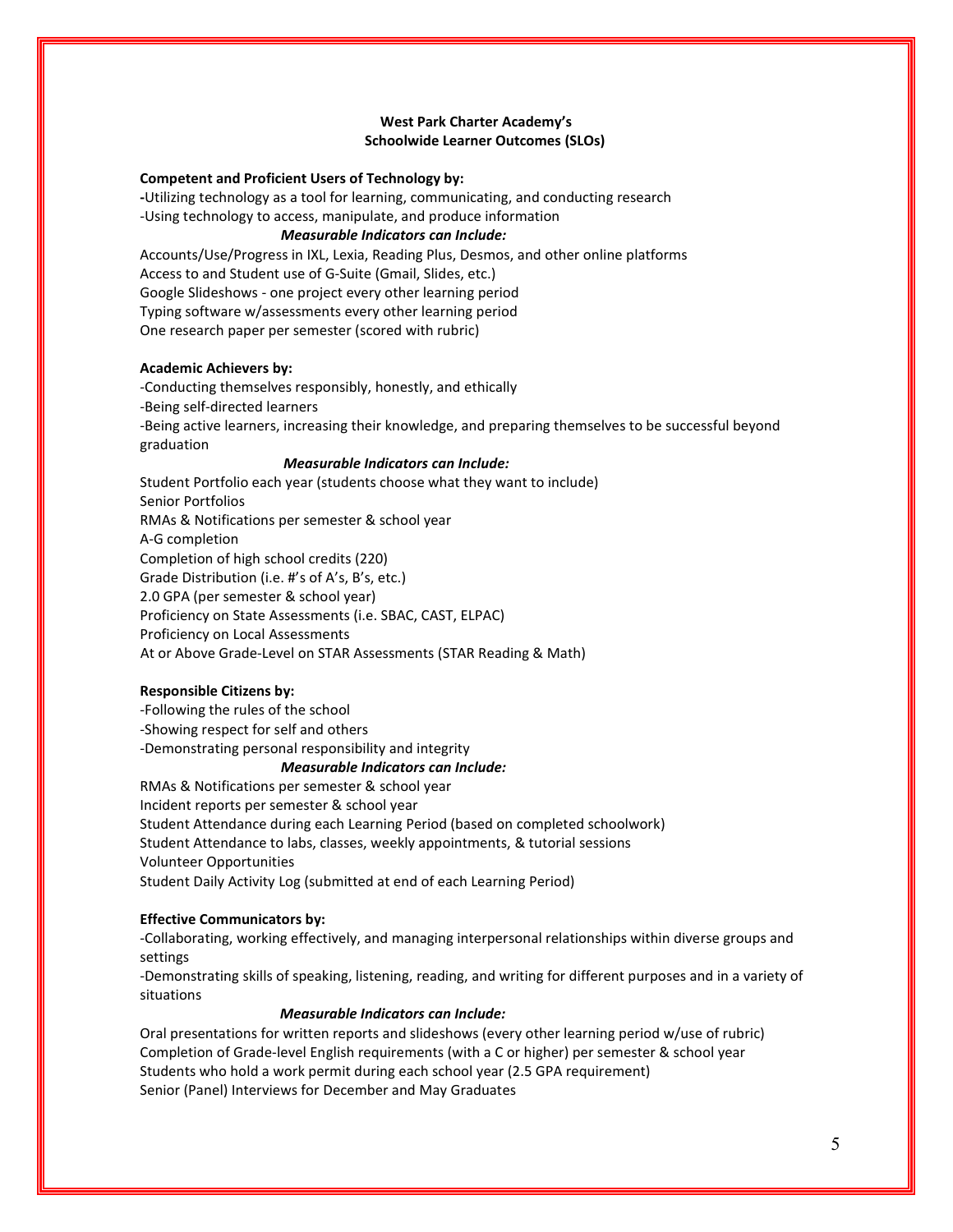# ACKNOWLEDGEMENT OF HANDBOOK AND AT-WILL EMPLOYMENT

I understand and agree that I have read and will comply with the WPCA Certificated Handbook.

I understand and agree to my at-will employment as described in the Handbook summarized as follows:

 This Handbook does not in any way reflect a contract of employment, either express or implied between you and the West Park School District (hereafter referred to as the "District")

\_\_\_\_\_\_\_\_\_\_\_\_\_\_\_\_\_\_\_\_\_\_\_\_\_\_\_\_\_\_\_\_\_\_\_\_\_\_\_\_\_\_\_\_\_\_\_\_\_\_\_\_\_\_\_\_\_\_\_\_\_\_

# AT-WILL EMPLOYMENT

I understand that other than the Superintendent or designee, no supervisor or representative of the School has authority to enter into any agreement, express or implied, for employment for any specific period of time, or make any agreement for employment other than "at-will." Only the Superintendent or designee has the authority to make such agreement and then only in writing signed by the Administrator.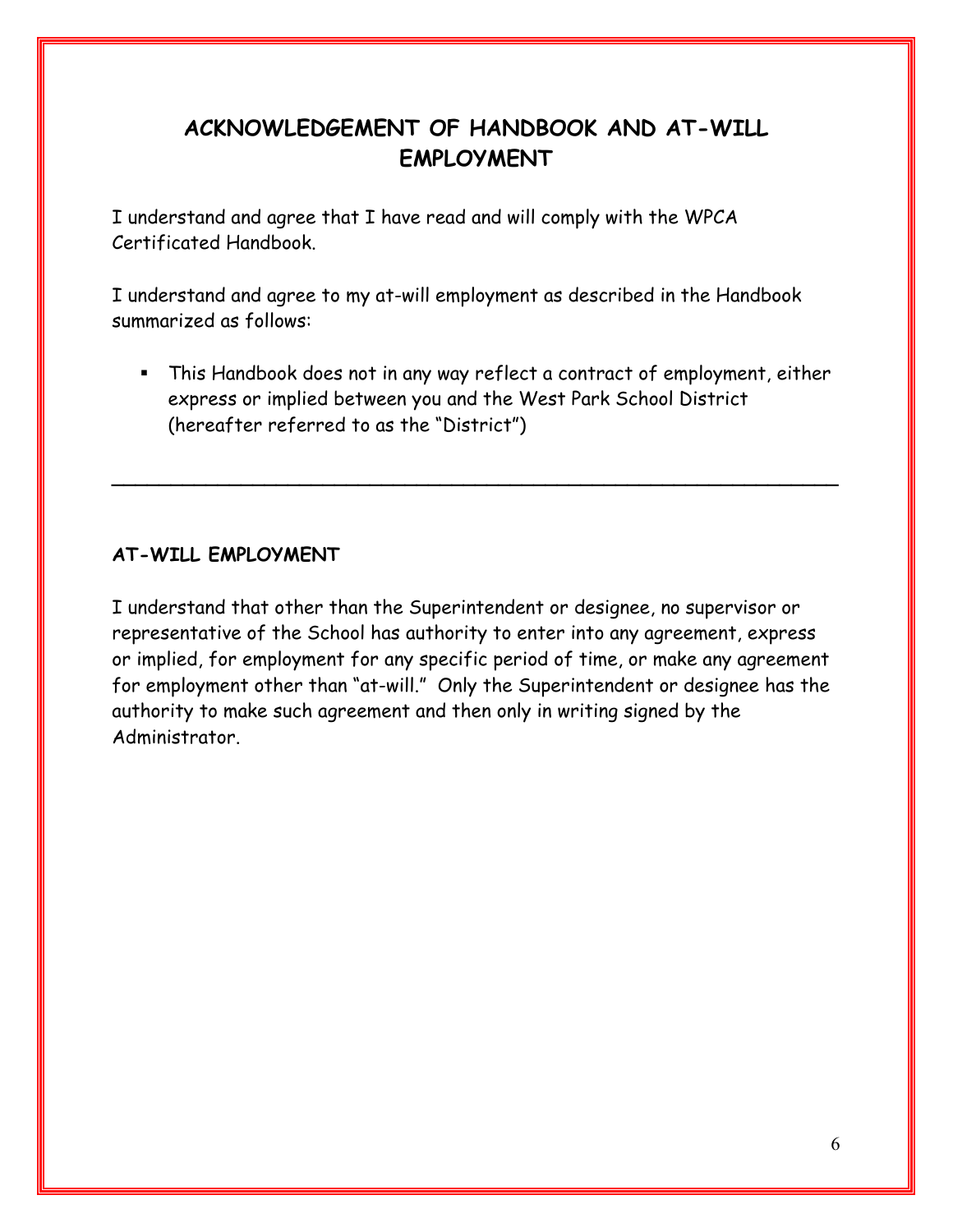#### Mailing Address

West Park District Office 2695 S. Valentine Ave Fresno, CA 93706 (559) 233-6501

Machado Office 2695 S. Valentine Fresno, CA 93706 (559) 485-0727

# Board of Trustees

Thomas E. Deubert Aida Garcia Anna Benavidez Mark Vivenzi

#### District Administration/School Office Personnel

- Superintendent R-G Vigil Charter Director Ramiro Elizondo Records Analyst Thuy Tran Administrative Assistant Casandra Garner Registrar Elizabeth Murillo Business Manager The Yolanda Padilla Administrative Financial Assistant Sue Alonzo Human Resources Natalie Astorino Data Analyst **Data Analyst** Jimmy Fimbres Technology Director Randy Randolph Counselor Ravinder Badhesha Counselor Stephanie Huff
- CTE Counselor Maria (Lupita) Marin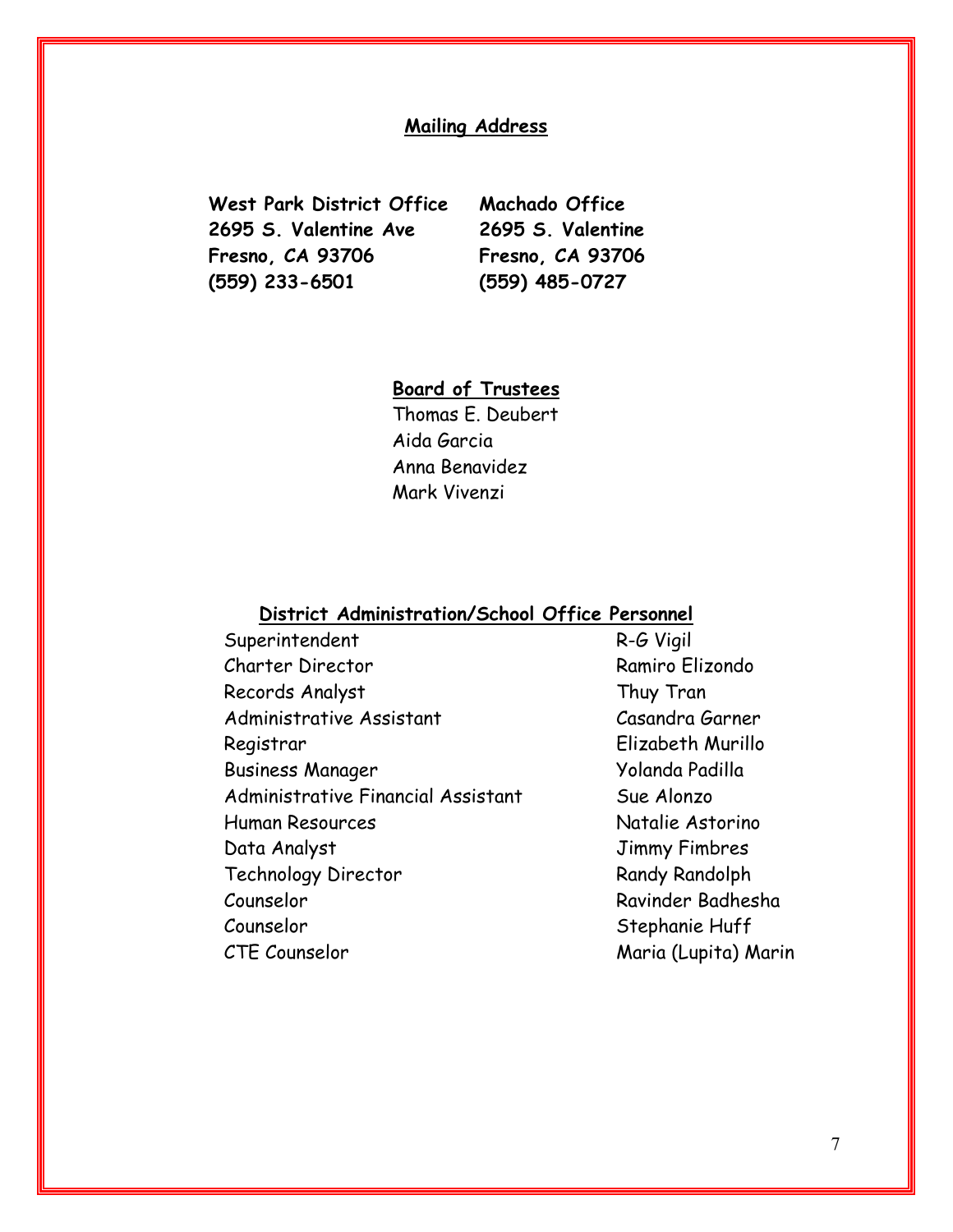# Teaching Staff

Polly Brar Elizabeth Castillo Christine Doughty Christine Ghiraldello Joe Gonzalez Steve Hay Garrett Hirahara Kelly Morizono John Portillo Natalie Rendon Melinda Riccardi Traci Sheppard

Jonathan McNealy **Desiree Ochoa** Eliana Olvera **Samantha Raeber** Samantha Raeber Isaac Ramirez **Anali Rangel** 

#### FRESNO CENTER HANFORD CENTER

Elizabeth Castillo Sam Clegg Christine Doughty Garrett Hirahara Melinda Riccardi Celeste Sierra

Fresno Paraprofessionals: Hanford Paraprofessionals:

# District/School Office Hours

| Machado Office                                                  | $7:30 - 4:00$ M-F                      |  |
|-----------------------------------------------------------------|----------------------------------------|--|
| <b>Fresno Learning Center</b><br><b>Hanford Learning Center</b> | $8:00 - 3:45$ M-F<br>$8:00 - 3:45$ M-F |  |
| <b>West Park District Office</b>                                | $8:00 - 4:00$ M-F                      |  |

#### Hours **Phone Number**

559-485-0727 Fax: 559-485-0682 Fresno Learning Center 8:00 – 3:45 M-F 559-277-5297 559-587-9913 Fax: 559-584-7632 559-233-6501 Fax: 559-497-1944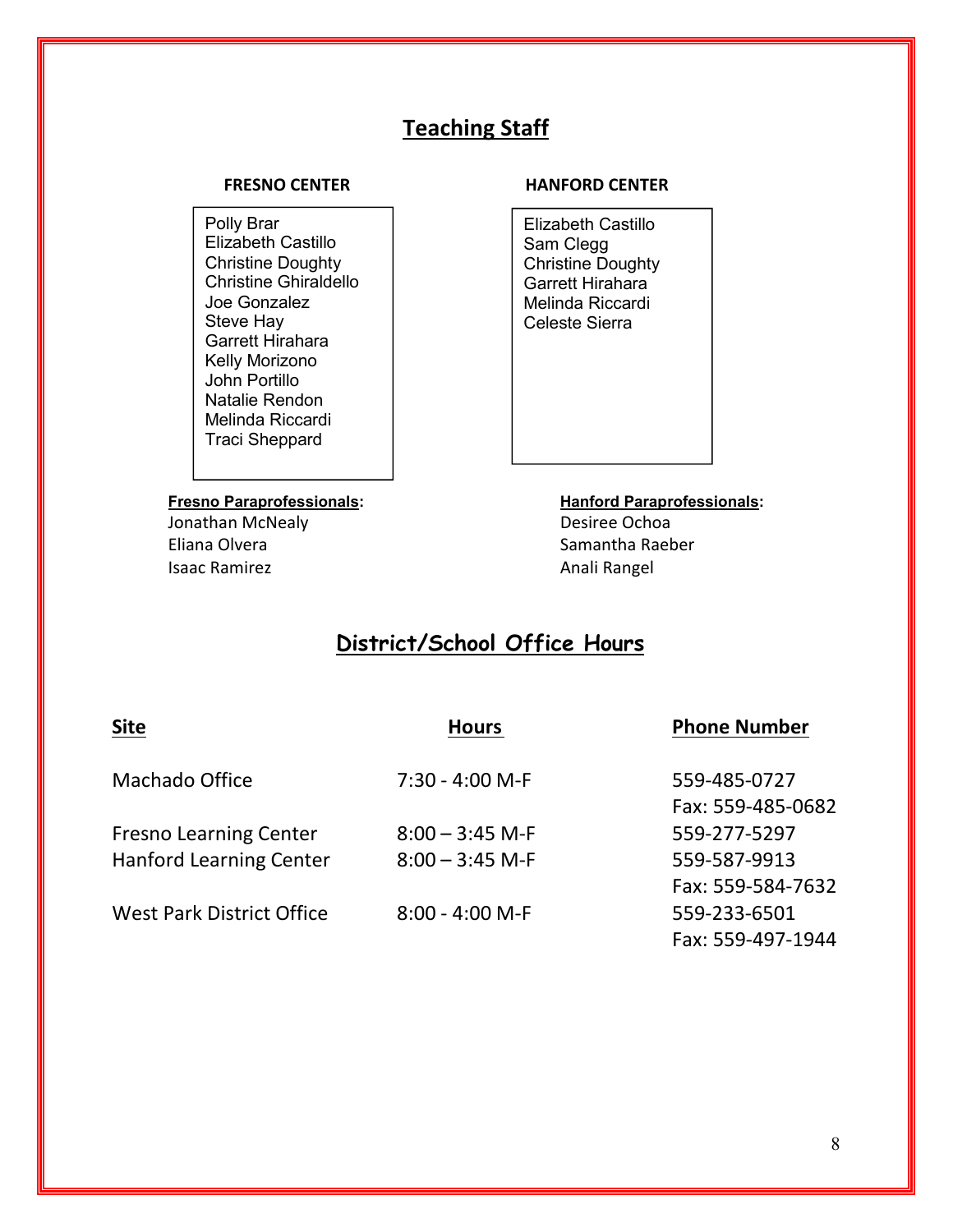# POSITION: INDEPENDENT STUDY TEACHER

# CLASSIFICATION: CERTIFICATED (183 days)  $7\frac{3}{4}$  hr Work Day (38 $\frac{3}{4}$  work week)

# RESPONSIBLE TO: WPCA Director

# SALARY: CERTIFICATED SALARY SCHEDULE

# DISTINGUSHING CHARACTERISTICS:

Teach standards based curriculum through the following course of study; reading, language arts, social sciences, mathematics, science, art, health, physical education and music to pupils in independent study utilizing skill sequenced and intervention curriculum as adopted by the Board of Trustees and other appropriate learning activities according to the goals and objectives of the District.

## ESSENTIAL DUTIES:

# Instruction and Facilitation of Learning:

- 1. Each semester, in collaboration with student and family, review the Master Agreement and develop an individualized semester learning plan (SLP), which is based on California standards for academic achievement. Ensure that the plan is based on high standards and contains specific timelines and performance goals.
- 2. Meet with the student and parent/guardian for no less than one hour per week (unless approved otherwise by the Director), to review the students' current accomplishments and support parents in planning, coordinating, and supporting the next periods educational plan for the student. The teacher will provide instruction in designated topics.
- 3. Meet with students two or more grade-levels behind in ELA and/or Math for  $1\frac{1}{2}$  hours weekly. Teacher is required to use adopted ELA and Math intervention curriculum/digital resources with these students.
- 4. Assist with labs (EL tutorials, science, computers etc.)
- 5. Work with Counselor in fulfilling the H.S. academic plan.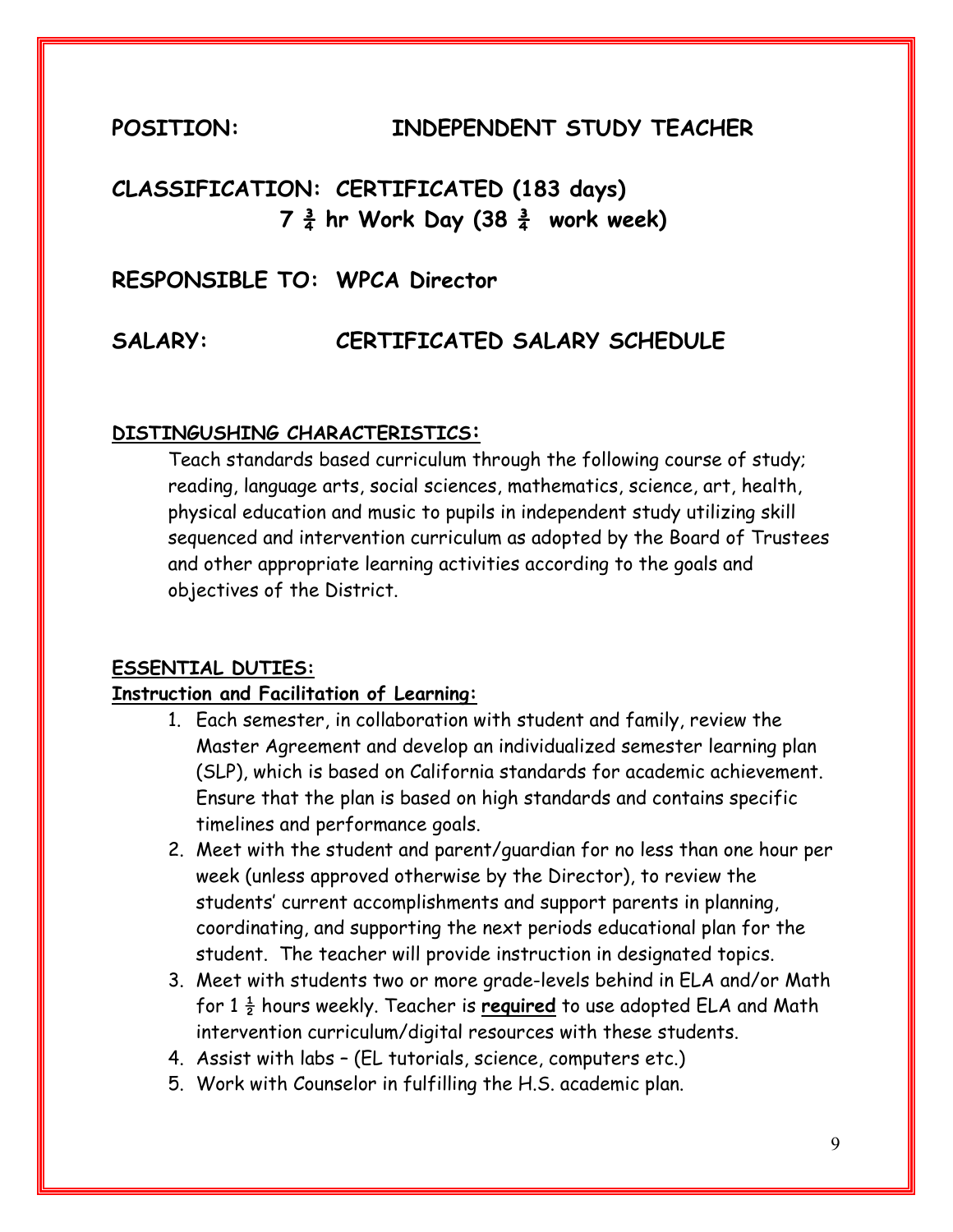- 6. If you wish for the student to take more credits, you must fill out an Additional Credit Request form and submit to the director. All credits above 35 credits **must** be approved by the director.
- 7. Coordinate Individualized Educational Plans and services for special needs students with the Special Education teacher. The teacher is required to schedule student's appointment on days the Special Ed Teacher is at the site. Written approval from the Director is necessary if student is unable to come on that day.
- 8. Adhere to/implement the accommodations on 504 Plans (when applicable)
- 9. Use program-adopted textbooks (recommended text book lists). Submit requisitions to the Machado Office if you are unable to locate books at other sites.
- 10. Adapt, develop, and utilize technology/multimedia or different learning styles/modalities for students during instruction.
- 11. Work with Core teachers, the director, and/or FCSS coaches for intervention strategies, ideas for projects/assignments, etc.

# Assessment of Student Progress:

- 1. Evaluate student work assigned; give grades/credits.
	- All students are to be graded with standard A-F grades.
- 2. It is required that a progress report be sent home at the end of every quarter (see 2021-2022 WPCA Calendar).
- 3. Monitor students' learning progress through evaluation of regularly scheduled assignments along with periodic assessment (during each LP) of student knowledge.
- 4. Administer the required adopted curricular assessments, (Renaissance) STAR Math and Reading, and other assessments as necessary.
- 5. Use data from benchmarks, SBAC, CAST, and other summative & formative assessments (i.e. chapter tests, quizzes, etc.) to drive instruction and each student's course of study.
- 6. Assist each family in understanding the importance of SBAC testing (or similar norm referenced tests) and facilitate each student's opportunity to take this annual exam.
- 7. Teachers are not to meet with more than one student (at-a-time) on State mandated testing days.
- 8. Assist in proctoring State required tests (i.e. SBAC, CAST, & Physical Fitness tests).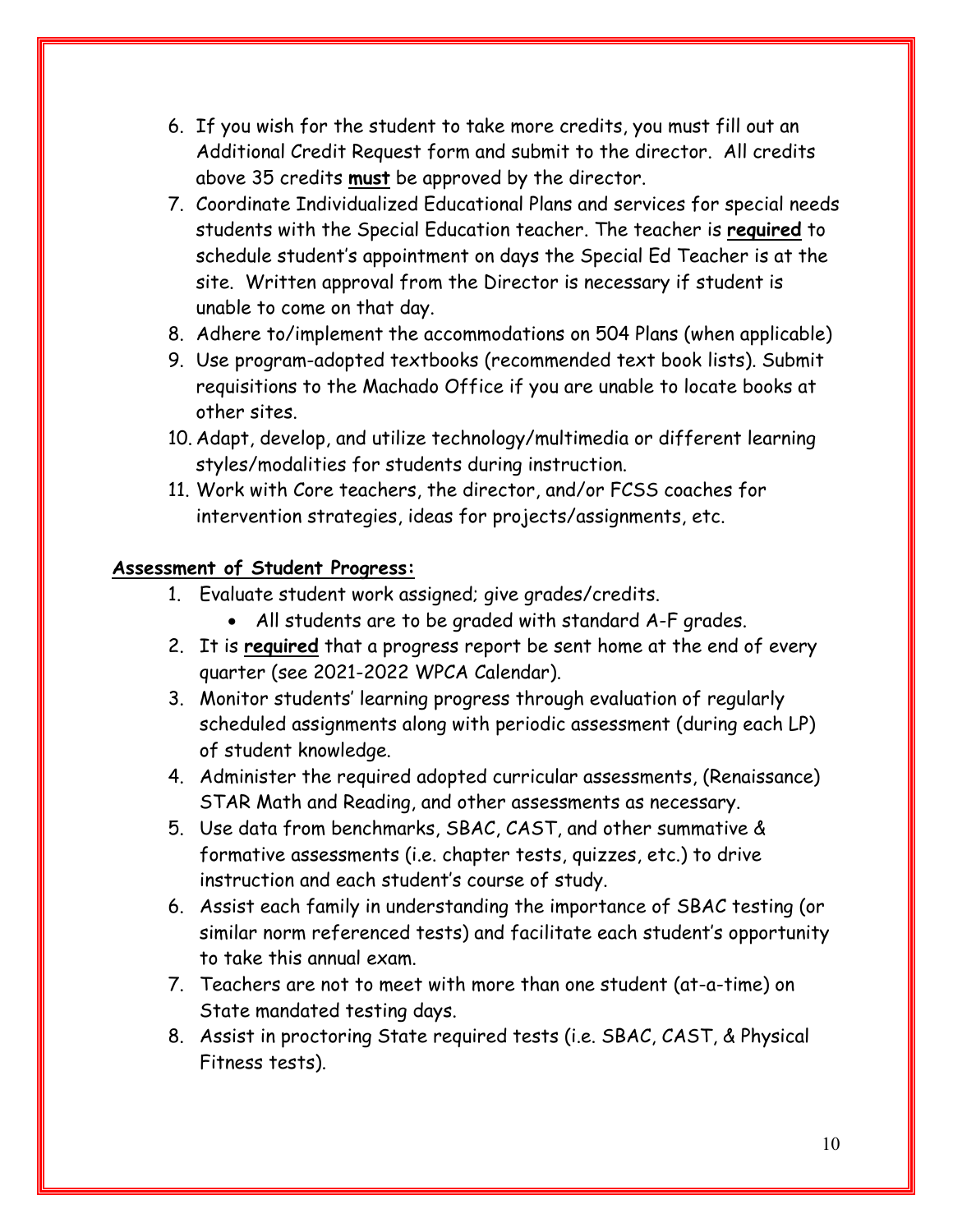# Record Keeping

- 1. Collect student work samples weekly.
- 2. Collect student work, PE Logs, and Weekly Activity Logs weekly, and submit them at the close of Learning Period. Make arrangements with office staff if you are unable to submit paperwork on the due date.
- 3. Attendance sheets must be filled out accurately and submitted by due dates.
- 4. Attendance Guidelines: These percentages represent the percentage of assignments completed in a given learning period:
	- 70-100% work completed 100% attendance
	- **50-69% work completed 80% attendance**
	- 30-49% work completed 60% attendance
	- 15-29% work completed 40% attendance
	- 5-14% work completed 30% attendance
	- 0-4% completed 0 days attendance
- 5. Revise Master Agreement as needed (and get required signatures). Master Agreements must match with courses on Report Card and Monthly Assignment sheets.
- 6. Maintain a weekly student sign-in sheet.
- 7. Submit your calendar with your scheduled appointments to the Charter Director monthly.
- 8. Keep accurate records of the books you issued to students, using Textbook Tracker. Let the I.T. department know if you have any issues with the program on your laptop.
- 9. If a student turns in work late you have a 1 week extension on that student's paperwork. Please notify the office of the late paperwork.

# Report of Missing Assignment(s)/Appointment(s)s/Notification(s) Guidelines:

- 1. RMAs and Notifications must be filled out completely.
- 2. Make every attempt to make contact with the parents/guardians via phone call, text message, and/or Parent Square before submitting the form.
- 3. If you are unable to make contact, please explain this on the form.
- 4. E-mail (via scan) RMAs and Notifications to Mr. Elizondo and Casandra.
- 5. Originals are to be submitted to the Machado Office.
- 6. Only 1 RMA/Notification (write-up) per form—Please do not check 2-3

RMAs on the same form.

7. A counselor will contact the student's parents/quardians on the 2<sup>nd</sup> RMA. In addition, a letter will be mailed home notifying the parents/guardians of the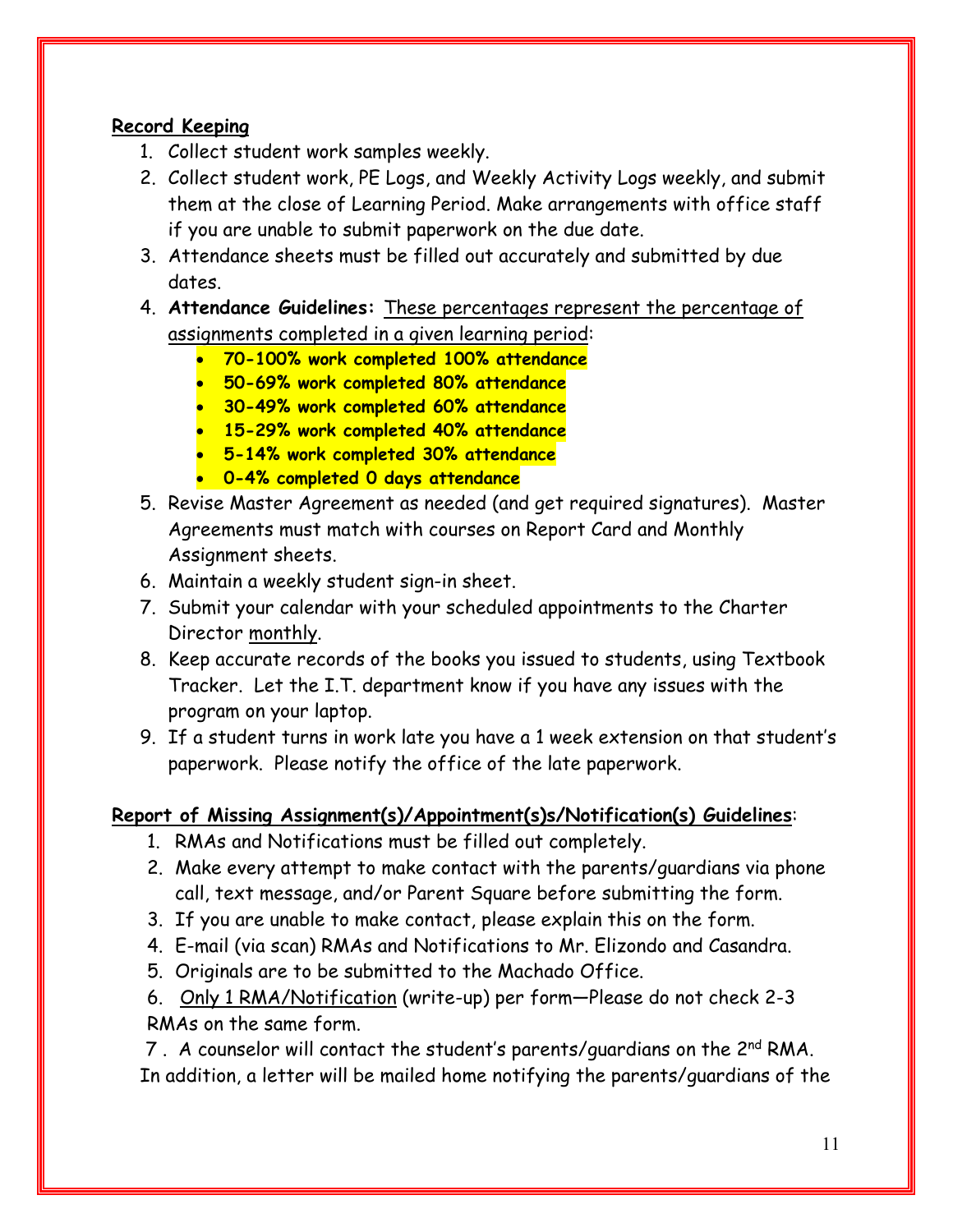issue (and that their student is likely to be dropped from the program upon receiving a 3<sup>rd</sup> RMA).

# Drop Procedures (DISCUSS/COMMUNICATE ALL DROPS WITH Administration and Registrar)

- 1. When a student is dropped or exits the program, it is the responsibility of the teacher to submit a completed Change of Status form and collect all books and or devices.
- 2. The teacher completes a report card and submits along with a Change of Status form to Machado Office.
- 3. Teacher Disables student from School Pathways
- 4. Office will send a letter to parents notifying them of the drop and requests the return of books or payment for books
- 5. At the end of school year teachers are required to submit a drop (Change of Status form) for all graduates and students they know are not returning in the fall.

# Charter Attendance:

The "non-seat" program follows the education code defining "non-seat" programs. Every student in WPCA is required to meet a minimum of one hour per week (1.5 hours per week if they are 2 or more grade-levels behind in ELA and/or Math). The purpose of attendance is to record a student's presence and involvement in the West Park Charter Academy (WPCA) program. Unless the program has identified other needs that require more attendance time; or in special cases, an approval from the Charter Director may articulate and communicate other conditions of attendance aligned with the parameters of the program philosophy, charter provisions, and the education code regulations. Attendance generates the revenue for which the program operates.

Attendance records serve as official documentation, which are signed by a teacher verifying attendance. Changes in the attendance record are allowed through an amended addendum signed by the teacher to reflect accuracy of student involvement. Teachers will sign the attendance sheet a second time if a change has been made.

A student being transferred from one teacher to another requires attendance review between the teachers (or the teacher with the Charter Director or designee) to best verify attendance records.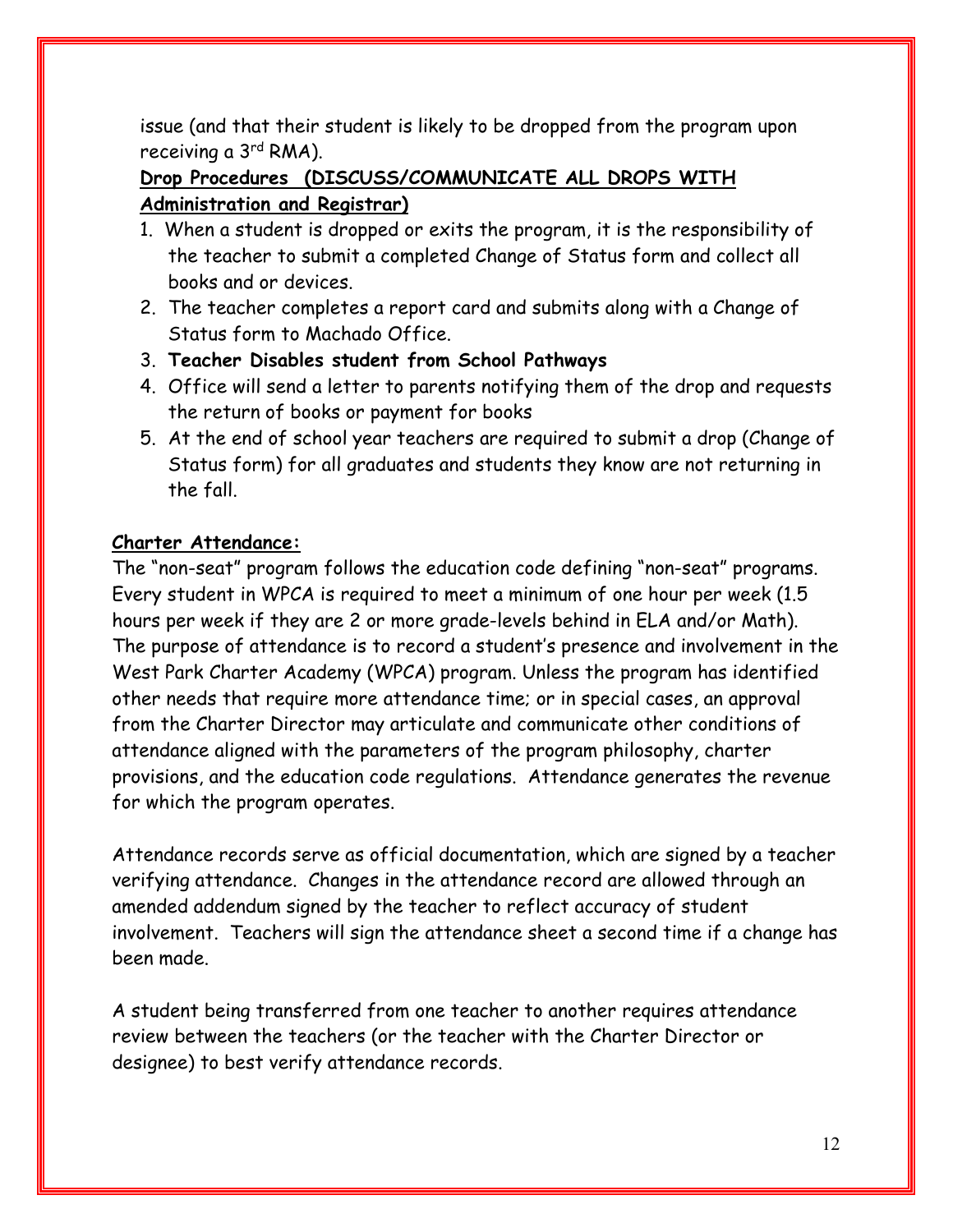# Adjunct Duties

- 1. A sign-up sheet will be available at the beginning of the school year for adjunct duties such as WASC Committee, 8<sup>th</sup> Grade Promotion & Graduation Committee, Curriculum Committee, Faculty Advisory Committee, etc.
- 2. All teachers and counselors are required to attend our  $8<sup>th</sup>$  grade and high school graduations as well as participate in WASC activities/meetings.

# Core Teachers

Core teachers have these additional assignments:

- Ensure that students are successfully completing core subject requirements and sign-off on work samples (each Learning Period).
- Make sure teachers are aware of where to find the Common Core State Standards, both in text and digitally.
- Prepare the student and teacher syllabus with the expectations of their subject area courses.
- Create and share supplemental materials as needed to address the CCSS.
- Attend workshops/conferences in core subject area, and share information with colleagues.
- Be an active participant in the curriculum committee.

# Transportation to Conferences/Workshops

1. Teachers & Staff who are attending an approved workshop/conference must complete and submit a Vehicle Request Form to the District Office.

# Work Permits

- 1. Teachers cannot issue work permits
- 2. Teachers may give the student the Statement of Intent to Employ a Minor form that needs to be filled out by the student and the employer. Click on the following link to access this form: STATEMENT OF INTENT TO EMPLOY A MINOR AND REQUEST FOR A WORK PERMIT–CERTIFICATE OF AGE
- 3. When the student returns the Statement of Intent to Employ a Minor form, Casandra (or another Machado Office staff member) will issue the actual permit.
- 4. Students must have a minimum GPA of 2.5 to obtain a work permit.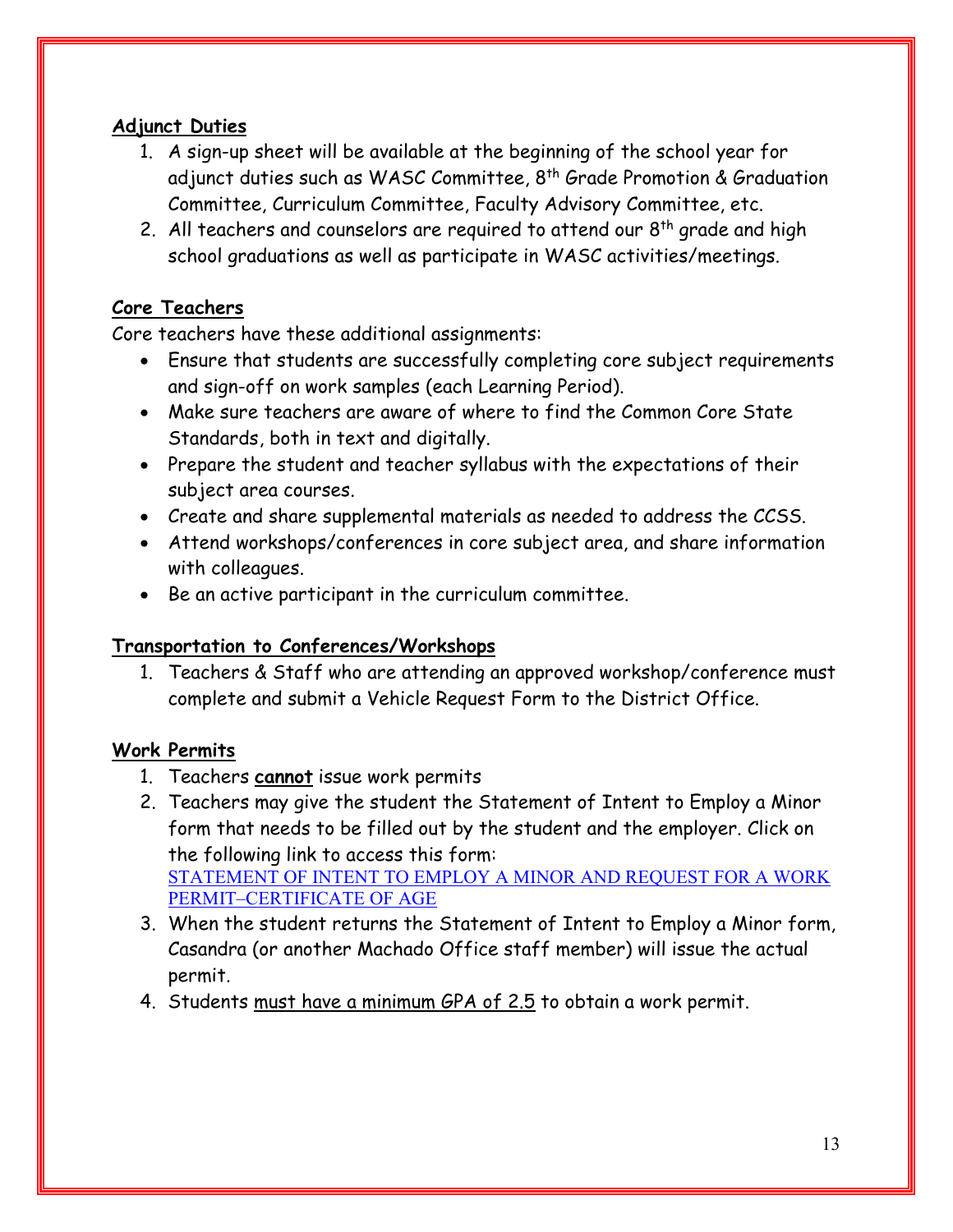# Credentials

Independent Study Teachers must possess a current Single Subject and/or Multiple Subject Credential. Teachers are responsible for ensuring that the following requirements are met, if applicable:

- \* Preliminary Credential: Following the ESSA guidelines, teachers are responsible for completing Clear Credential requirements.
- **Elear Credential:** Teachers are responsible for completing professional growth requirements for credential renewal. Contact Human Resources with any questions pertaining to credentialing.

# Professional Growth

All certificated staff members are responsible for continued professional growth. Opportunities for classes, conferences, and workshops will be announced throughout the school year. Please submit a Conference/Workshop Attendance Request form at least 30 days prior for out-of-town and/or virtual events, and at least 2 weeks prior for local events. In addition, professional growth opportunities will be offered throughout the school year through the County Office as well as curriculum/program trainings.

Demonstrating professional growth may include but are not limited to:

- -Addressing the Common Core State Standards (during instruction)
- -Addressing the Math Practices (during instruction)
- -Learning plan preparation
- -Use of/implementation of technology
- -Strategies for working with individuals and small groups
- -Strategies for working with all students (i.e. at-promise, Special Education, 504, etc.)

# Evaluation

Each Independent Study Teacher and Counselor will be evaluated once during the year unless concerns are identified. The evaluation will be conducted collaboratively with the Charter Director. It will be based on California Standards for the Teaching Profession and the California Standards for School Counselors. The following items are also considered:

**Timeliness & accuracy of records (student attendance, learning plans,** monthly assignment sheets, etc.)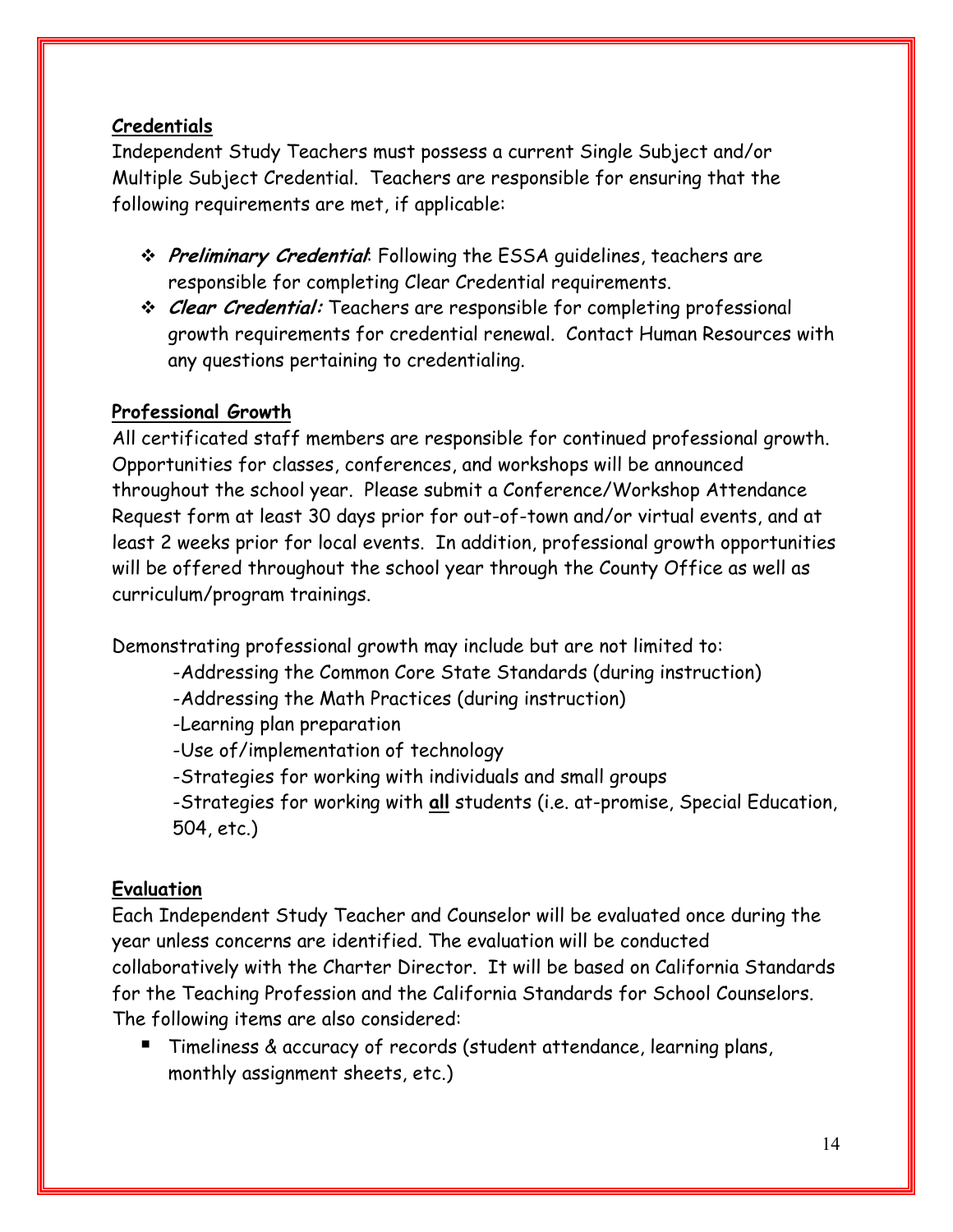- Quality of program/documentation of student records (neat, thorough, individualized, etc.)
- Completion & use of data (Target Meeting forms, Benchmark Review Forms, Benchmark Hand-Scoring, Chapter/Unit test data, quizzes, etc.)
- Adherence to credential and professional development requirements
- Attendance & participation at required meetings

# HUMAN RESOURCES

See Human Resources Packet for policies regarding:

Employee Conduct, Employee Discipline, Outside Employment, Solicitation and Distribution, Compliance Procedures, Dispute Resolution, Equal Employment Opportunity, Harassment, and Sexual Harassment.

# Non-Tenured Status

WPCA Independent Study teachers & counselors fall under the "At-Will" Status.

# "Non-Tenured" Definition of Employment:

"Non-Tenured" is defined as a willingness to accept and agree to the conditions put forth or described in an agreement.

"Non-Tenured" employees in the West Park Elementary School District seek to have and maintain protections for employees that are aligned with basic California Labor Law and practical to the function of employment within the charter program.

Therefore:

"Non-Tenured" employment in the West Park Charter Academy provides three essential conditions of employee release:

# 1. Budget constraints:

When the budget cannot finance all employees, layoff and contract adjustments need to be determined. This will be done on an individual basis during the school year with the following considerations:

- i. Student need (including caseload)
- ii. Teacher qualifications
- iii. Job performance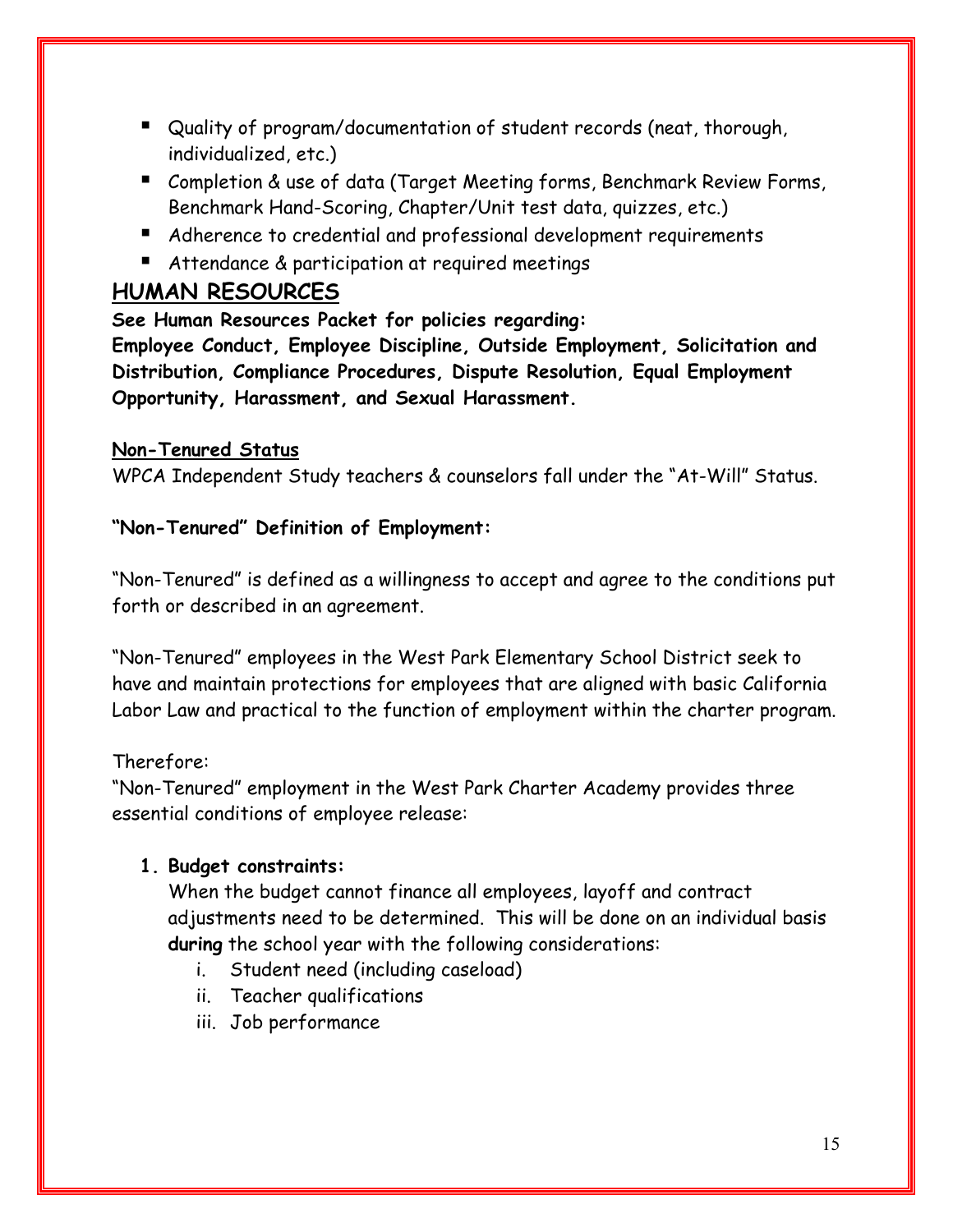Common practice for these conditions (budget constraints from year-to-year), are reviewed program-wide from year-to-year during budget planning for annual budget projections at the end of each year. Annual practices for reduction of certificated staff are not restricted to March 15<sup>th</sup> notices. The stated conditions above are the determinants for annual re-hire.

# 2. Enrollment Increase

When enrollment increases exist above the staffing capacity, increase of teaching staff will first be offered to part-time teachers willing to work full-time—unless teacher qualifications do not align with student needs. If there is not a student waiting list and the administration has determined a need for support for resource development, then that support must be identified and the teacher will be assigned to such a role until such time students are added to reach a full caseload, or the assignment is completed.

# 3. Unacceptable Job Performance and/or Practice

Administration will follow the F.R.I.S.K. model/process to determine performance concerns:

- o Verbal Warning
- o Written Warning
- o Written Reprimand

Plan of Improvement-This may result from more than one incident or condition. A plan of improvement requires – a time frame, monitoring, and reassessment. These steps will be discussed and reviewed with the employee by the supervising administrator.

If a teacher/certificated employee demonstrates or is proven to have illegal practices (public and/or Ed Code violations) or questionable practices not supportive of their representation of West Park Charter Academy, it will result in contract termination.

If a teacher/certificated employee lacks skill in the use of a tool or content area; a training plan for improvement may be assigned. If improvement is not demonstrated, then termination will result.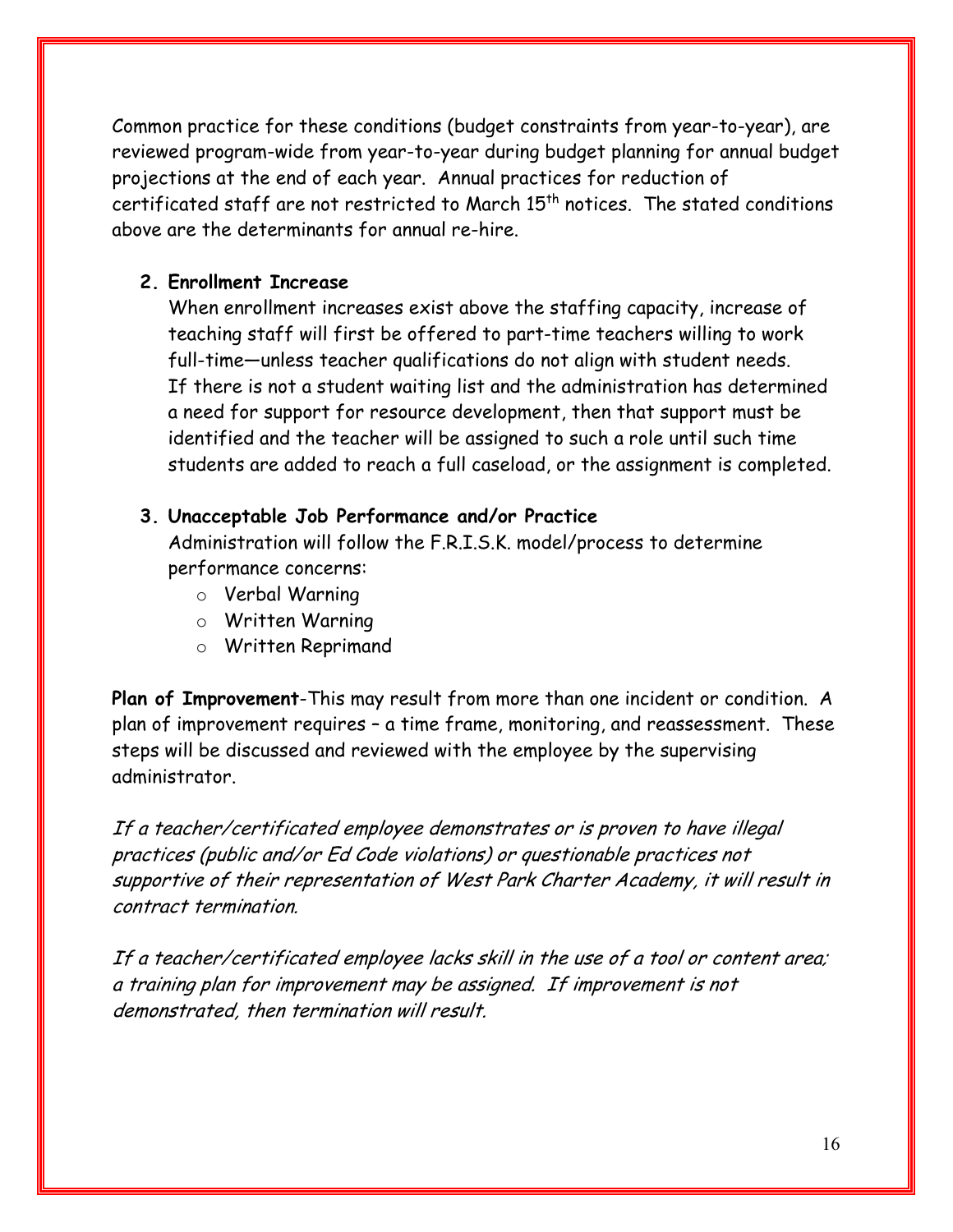# Compensation

Full-time teachers and counselors will be placed on the West Park Elementary School District Certificated Salary schedule.

Health benefits are required for all full-time employees

# Payday is the last working day of each month.

# Voluntary Resignation

While the West Park Charter Academy and the employee will mutually benefit from continued employment, it may become necessary for an employee to leave their job with the school. If an employee anticipates having to resign from their position with West Park Charter Academy, it is expected that the director and Human Resource department be given at least a two week courtesy notice, in advance of the date of leave.

# Dismissals

West Park Charter Academy reserves the right to terminate the employment of any Independent Study employee any time for reasons it deems prudent.

Employees are expected to meet standards of performance, attendance, behavior, and to adhere to the District's policies and procedures. Failure to maintain these standards and/or violations of policies and procedures may result in disciplinary action up to and including termination of employment.

# DISTRICT POLICIES & PROCEDURES

# Advertising

Written approval must be obtained for all advertising or promotional media, including newspaper advertisements, audio or videotapes, posters or fliers, and other such promotional means. Approval will be provided through the District Office. Any public or private advertising for student enrollment will be done through the District Office. West Park Charter Academy's name, trademarks, and logos are the Charter's property and may not be used in any manner, including the reproduction, advertising, voicemail and/or email without prior written consent from the Charter.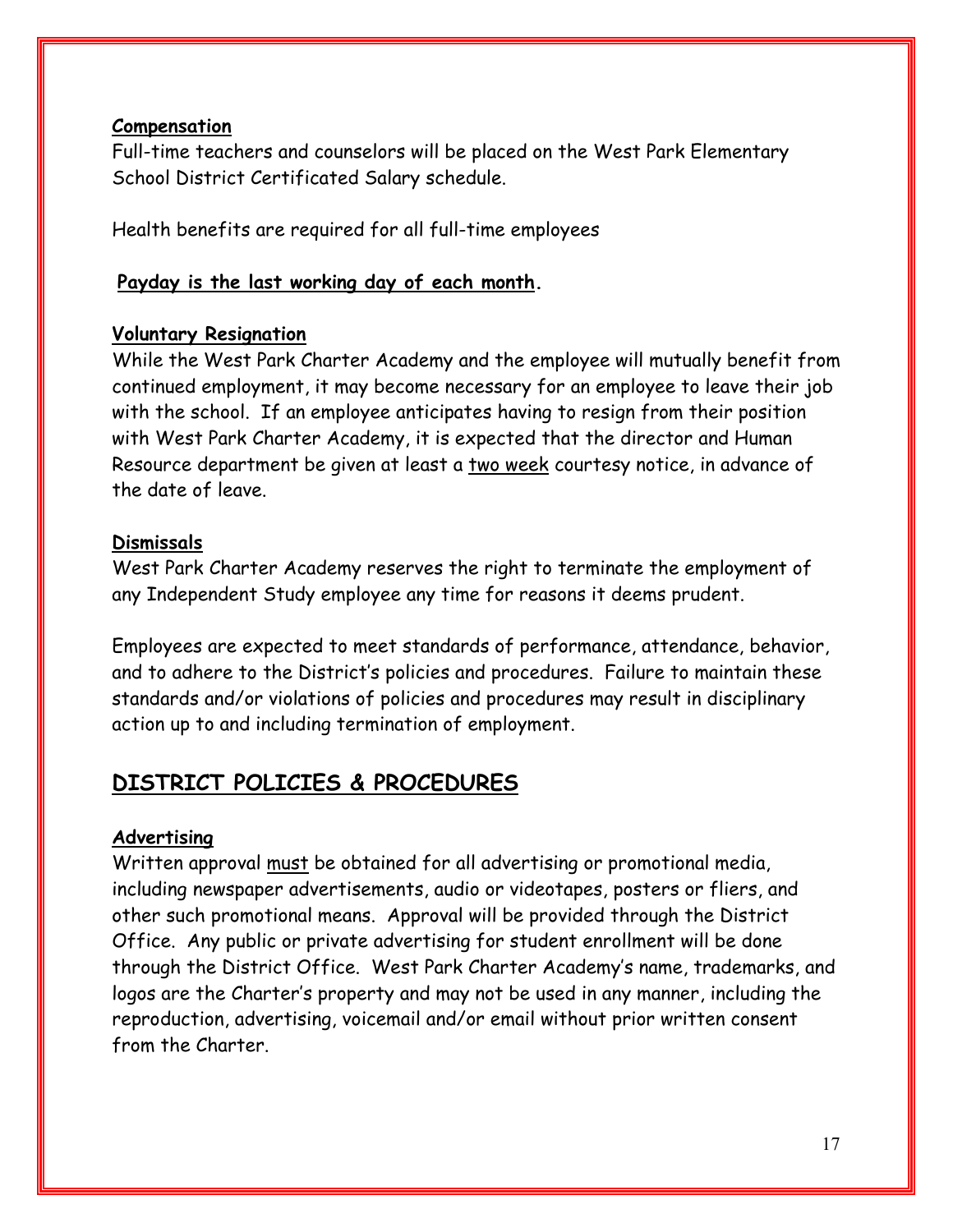# Audio-Visual Equipment

The I.T. department oversees all audio/visual and technology equipment. Arrangements for checking out and use of digital cameras, devices, etc. are made through this department. Forms for usage include date needed, return date, equipment needed, location where equipment will be used, and any other pertinent information.

# Campus Facilities

The following procedure is followed by all I.S. Teachers regarding small group or classroom type instruction: The use of ANY facility on the West Park campus requires the completion of a facilities use request and prior approval of the Superintendent and/or Director.

# Confidentiality

As a certificated employee of West Park Charter Academy, you are privileged to important, confidential student information. All student and Charter School lists, services, products, student records, plans, reports, marketing, expansion, technology, and processes of the program are valuable, special, and unique assets of the Charter Academy. It is critical to treat confidential student information with the sensitivity required by law (Per FERPA).

# Conflict of Interest

To maintain high standards of conduct, West Park Charter Academy asks that employees avoid any actual, potential, or apparent conflicts of interest in dealing with students, parents, vendors, or fellow employees that could affect or impair performance of job duties.

# **Computers**

All full-time certificated employees are issued a laptop and iPad. Maintenance and repairs are referred to our technology department, and any loss of and/or damage to the devices will be at the expense of the employee.

# Internet & E-Mail

Certificated employees are required to have Internet and e-mail services to communicate with staff members as well as students and vendors. E-mail addresses (Gmail accounts) are provided by the district. All e-mails will be sent to that address. You are required to read, understand, and adhere to all aspects of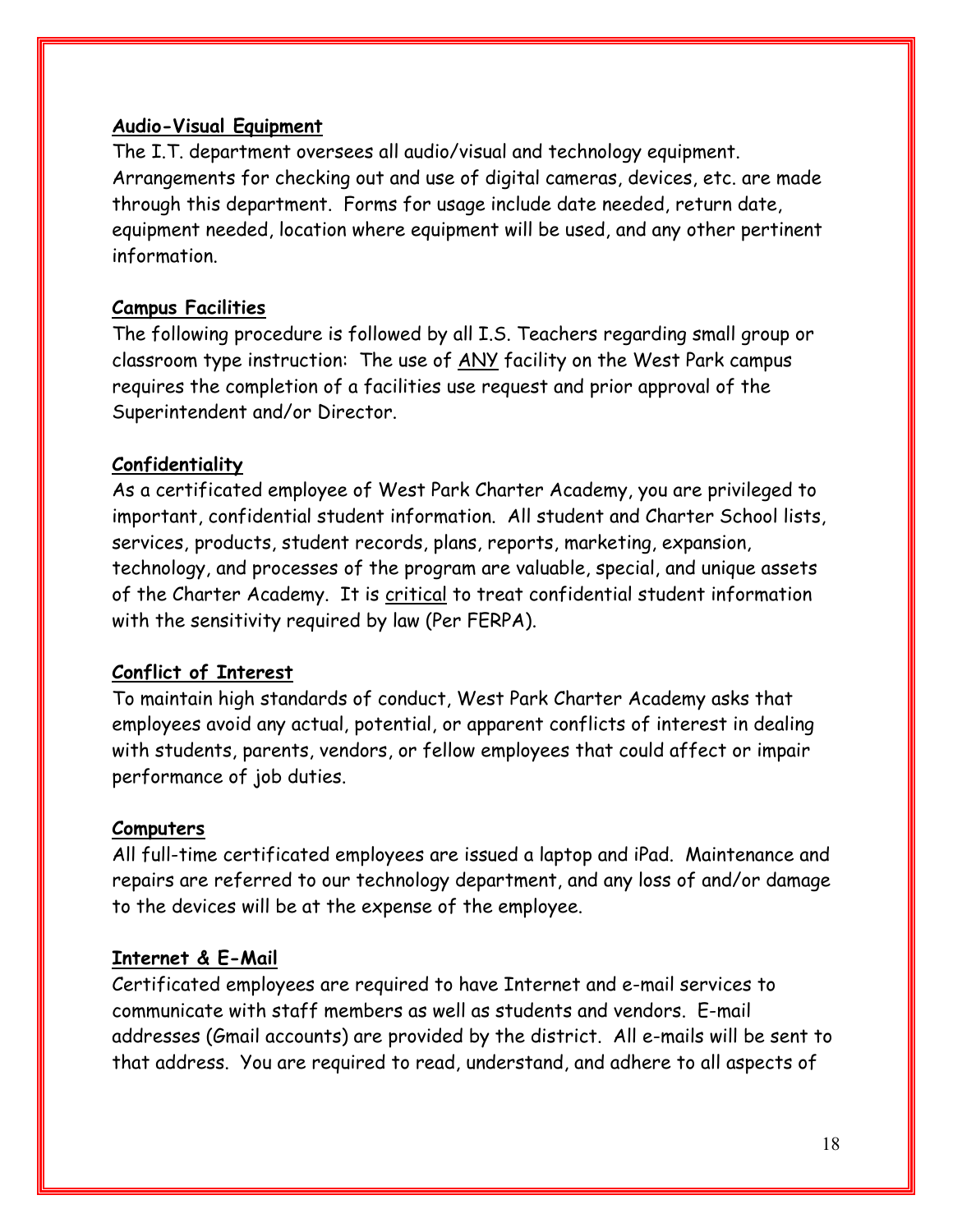the Electronic Use Policies. Please contact Mr. Randy Randolph if you have any questions.

#### WiFi Passwords

WiFi passwords for each learning center are used for a variety of online services. These passwords are confidential and are not to be given to anyone else (i.e. students, parents/guardians, family members, friends, etc.). Giving a password to another person may result in termination of employment.

### School Map & Safety Plan/Evacuation Drills

See the West Park Elementary School District Safety Plan Handbook.

#### Clubs and Organizations

Clubs and organizations using the "West Park" name must first receive prior permission from the District Office. Clubs and organizations may be school-based (i.e.: PTC, Migrant), extra-curricular (i.e.: soccer, folkloric), or co-curricular (i.e.: Student Council, Band, Book Club, etc.).

#### Communication

Successful working conditions and relationships depend upon successful communication. Certificated employees need to be aware of changes in procedures, policies, general information, and also need to communicate ideas, suggestions, and/or concerns.

Information will be disseminated at staff meetings and/or placed on Charter office bulletin boards. Awareness of the approved methods of communication, including this handbook, bulletin boards, discussion with the management team, memorandums, staff meetings, newsletters, training sessions, emails, and internet websites is expected. Official changes will be in writing.

#### Student Injury

All student accidents/incidents must be reported to the Machado Office as soon as possible. If necessary, a phone call home will be made to notify parents/guardians or to alert them to the accident/injury. Student Accident Report forms are kept at each site and must be filled-out by the student's teacher and/or counselor (and submitted to the Director immediately after the incident).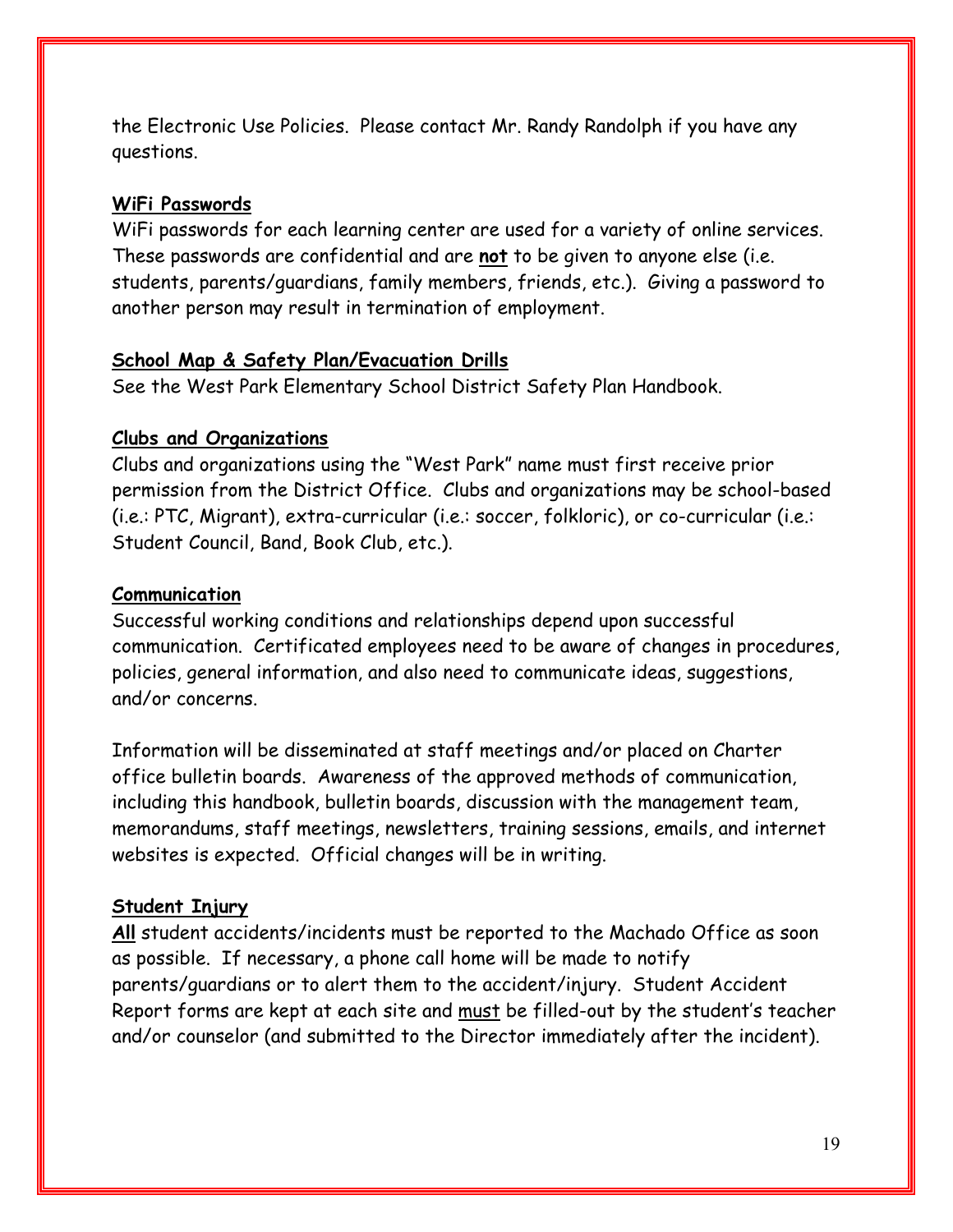# DRESS CODE

The Staff recognizes the importance of positive role models for the students of West Park Charter Academy. The guidelines for appropriate dress include:

- All clothing shall be neat, clean, and acceptable in repair and appearance.
- Dress will be within the bounds of decency, modesty, and good taste as appropriate for school.
- Garments shall be sufficient to appropriately conceal undergarments at all times.
- Employees who interact with the public should be mindful of the appropriateness of their apparel and overall appearance.
- Professional dress is greatly appreciated!

# PROFESSIONAL DRESS (Monday-Thursday):

- Dresses, skirts, slacks, or pants (without holes and or frays).
- Sweaters non revealing tops plain or decorative.
- Denim/Jeans (with Staff T-Shirts/sweater/blouse/collared shirt) can only be worn on Fridays
- Collared School Logo Shirts May Be Worn Anytime (paired with slacks/dress pants/khakis).

If a special activity or environmental change requires special needs, these needs should be communicated to (or from) the Superintendent.

# UNPROFESSIONAL DRESS:

Revealing (low cut) tops and dresses Halter tops Bare midriff See-through outfits Off shoulder Spaghetti straps Sweat pants/lycra shorts or pants/shorts (except for PE) Dresses, skirts, skorts, or split skirts, more than 4" above the knee T-shirts (i.e. team logos, bands, concerts, etc.) Clothes that fit inappropriately Fashionable torn clothing Flip Flops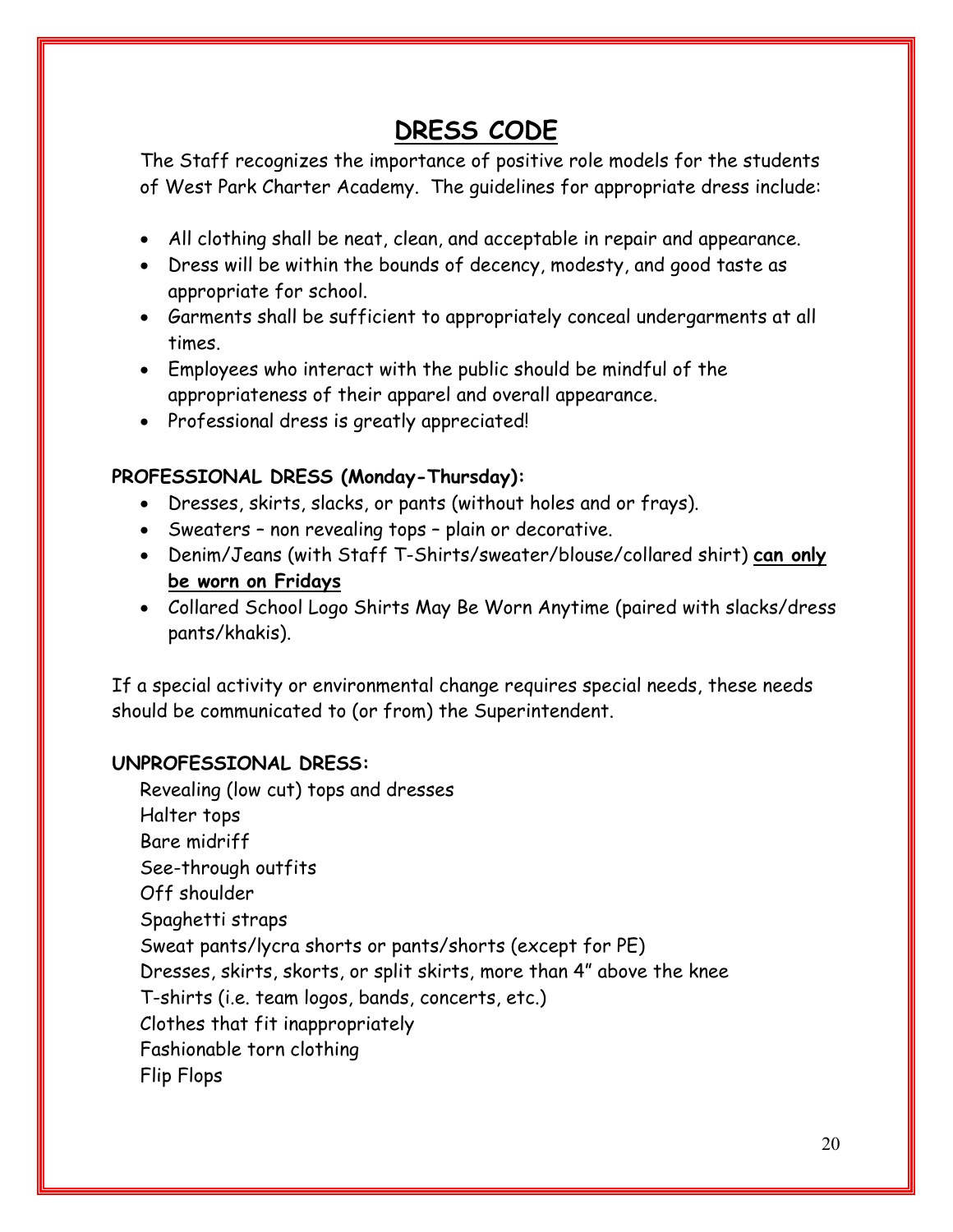EXTREMES IN FASHION AND LEISURE ACTIVITY CLOTHING SHOULD BE RESERVED FOR WEAR DURING NON-WORK TIME. PLEASE USE YOUR BEST JUDGMENT WHEN SELECTING APPAREL FOR THE WORK DAY. IF IN DOUBT, DON'T WEAR IT!

## PROFESSIONAL CONDUCT

"Professional Conduct" is often referenced when addressing concerns and issues. In an attempt to be "pro-active," we are defining conduct expectations for educators.

Professional conduct for educators are those conditions that reflect on the ability to work towards consensus or understanding, cooperate in accomplishing the tasks of educating students, not disrupt the process of educating students, meeting timeline obligations, assuring the rights of students to receive appropriate materials, represent the educational program with appropriate dress and presence, communicating effectively with parents, not expressively antagonizing others, deciphering the gauging of social conditions, being flexible with educational appropriate ideas that are not of one's social or cultural background, and understanding the terms of respect (not raising one's voice unnecessarily, not demeaning others or being sarcastic or joking, or ask colleagues or students to join in efforts or conducts of an illegal nature). The terms of sexual harassment apply to all employees and training should be completed annually by all employees. If there are areas not covered in this passage, and are questionable to you as an individual, contact Human Resources to review its content.

## Grievance Summary

## Purpose:

The purpose of this procedure is to secure, at the lowest possible administrative level, equitable solutions to the problem(s), which may arise from time to time affecting the welfare or working conditions of a teacher. Both parties agree that these proceedings will be kept as informal and confidential as may be appropriate at any level of the procedure.

Nothing contained herein will be construed as limiting the right of any educator having a grievance to discuss the matter informally with any appropriate member of the administration, and to have the grievance adjusted without intervention by a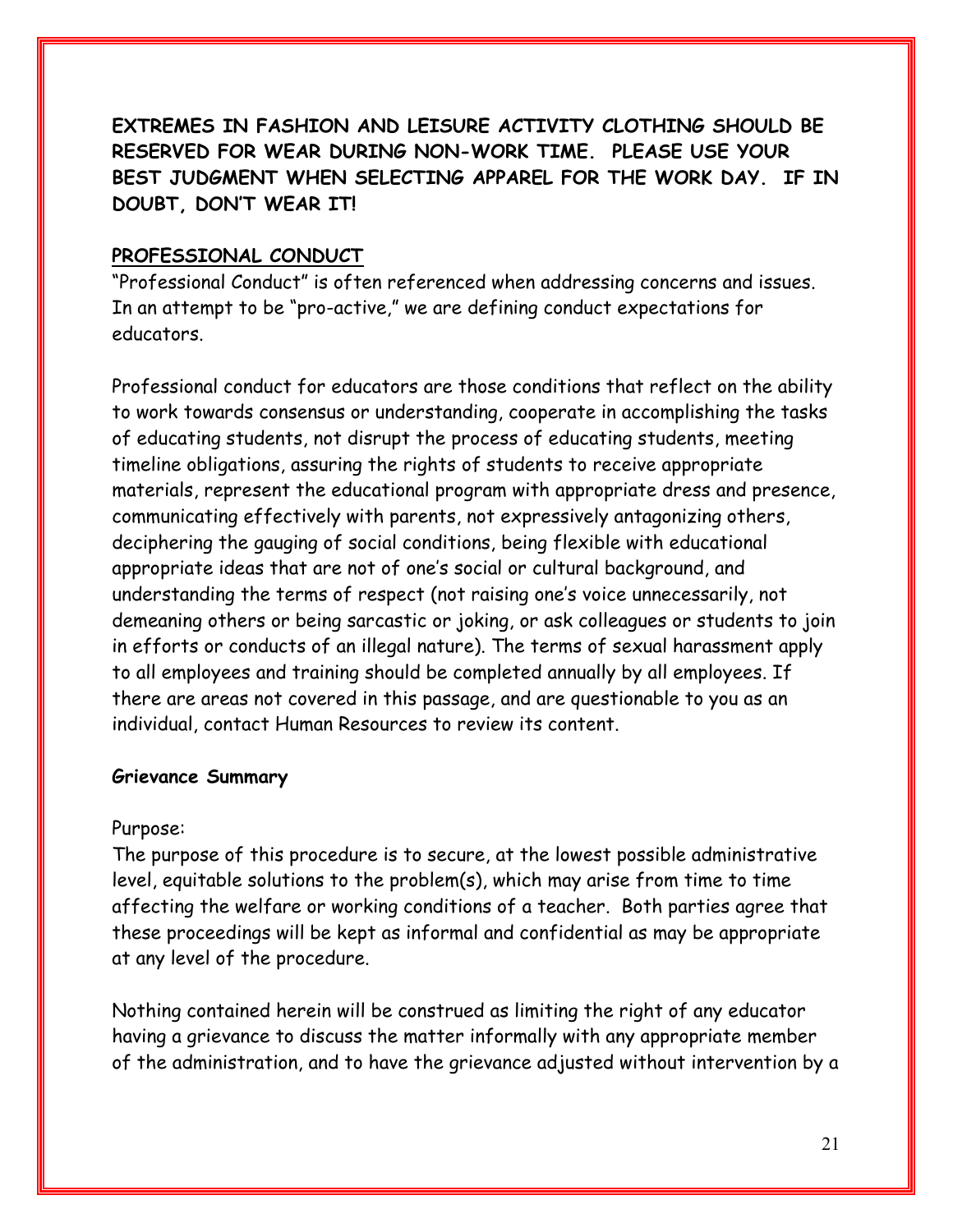teacher representative, provided that the adjustment is not inconsistent with the terms of this agreement.

Since it is important that grievances be processed as rapidly as possible, the time limits specified at each level should be considered to be the maximum, and every effort should be made to expedite the process. The time limits may, however, be extended by mutual agreement.

In the event a grievance is filed at such a time that it cannot be processed through all the steps in this grievance procedure by the end of the school year and, if left unresolved until the beginning of the following school year, could result in harm to an aggrieved person, the time limits set forth herein may be reduced with mutual consent of the parties so that the procedure may be exhausted to the end of the school year or as soon as practicable.

Complaints must be put into writing as to secure accuracy of conditions. The complainant has six months from time of the incident in which to initiate a written complaint (AR 1313.3 (a).

## Procedure:

Informal level: the grievant shall consult with a peer/colleague to identify the case as it relates to the agreement and to review the steps to be taken.

If grievance is sought, then the grievant has fifteen (15) working days after the occurrence of the action or omission giving rise to the grievance to attempt to resolve it by an informal conference with the "grievant" immediate supervisor.

Level 1: failing to resolve the difficulty through informal means, the grievant may within ten (10) working days from the informal conference register a formal grievance. The grievance shall be in writing, on forms approved by the parties to this agreement, with copies to the human resource personnel, the immediate supervisor, and the Superintendent, stating the following:

- 1. Statement of grievance listing the specific action and events alleged to violate this agreement and the provisions violated;
- 2. Steps taken to resolve differences through informal means;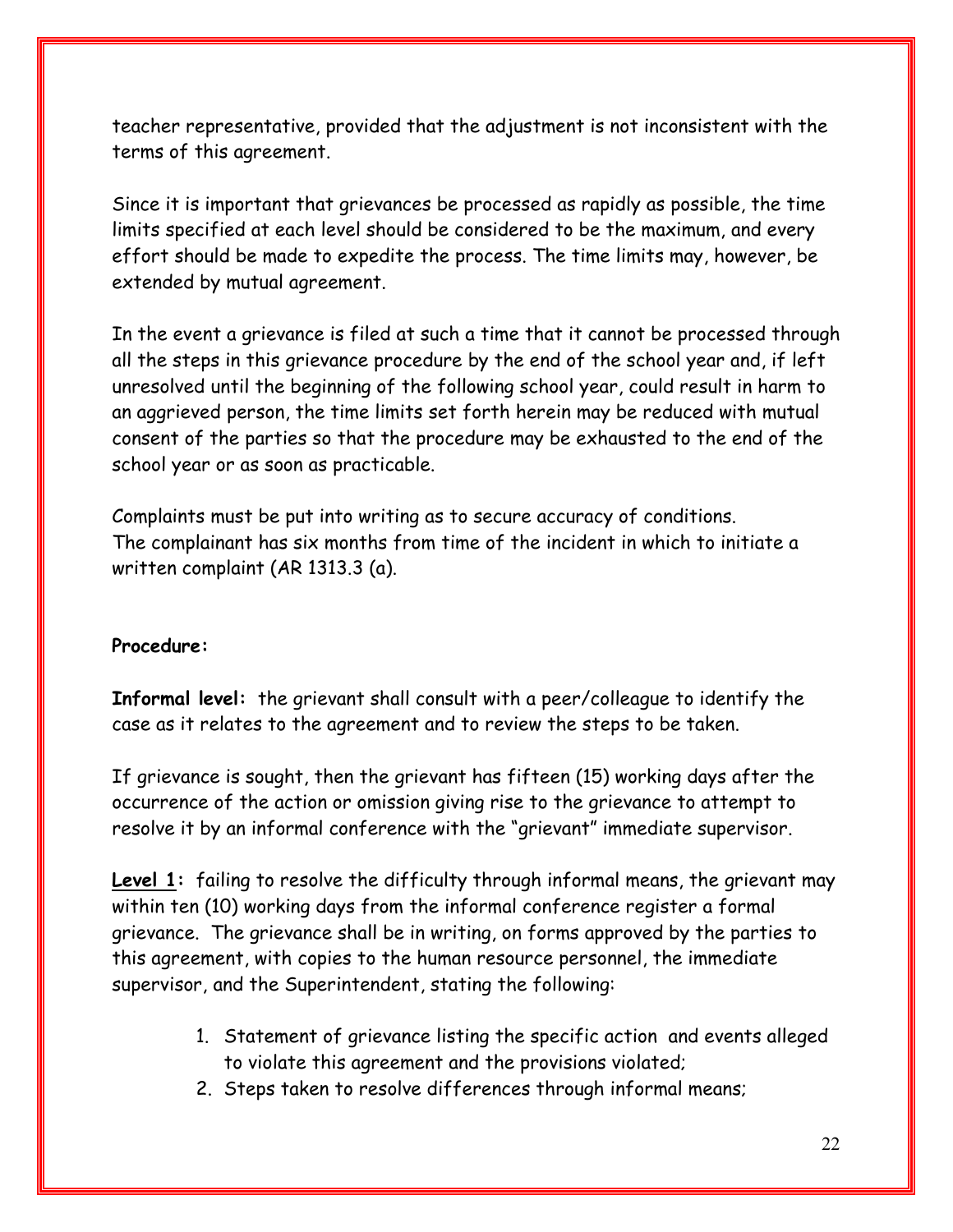3. Steps the grievant recommends the District take to remedy the grievance.

The immediate supervisor shall communicate a decision in writing to the grievant with a copy to the Superintendent and the Human resource personnel within the ten (10) working days after receiving the grievance.

**Level 2:** In the event the grievant is not satisfied with the decision at Level 1, he/she may appeal the decision to the Superintendent or his designee within ten (10) working days after receiving the Level 1 decision. The written appeal shall contain the following:

- 1. A copy of the original grievance;
- 2. The decision rendered at Level 1: and
- 3. A clear concise statement of the reason(s) for the appeal.

The district Superintendent or his designee shall confer with the grievant and shall communicate a decision in writing to the grievant, with a copy to the human resource personnel and the immediate supervisor, within ten (10) working days after receiving the appeal.

Level 3: In the event the grievant is not satisfied with the decision at Level 2, then an agreement for mutual conciliation will be made between the staff member and the Superintendent in the form of an agreed arbitration process. All costs will be borne equally by the grievant and the District. All other costs will be borne by the party incurring them.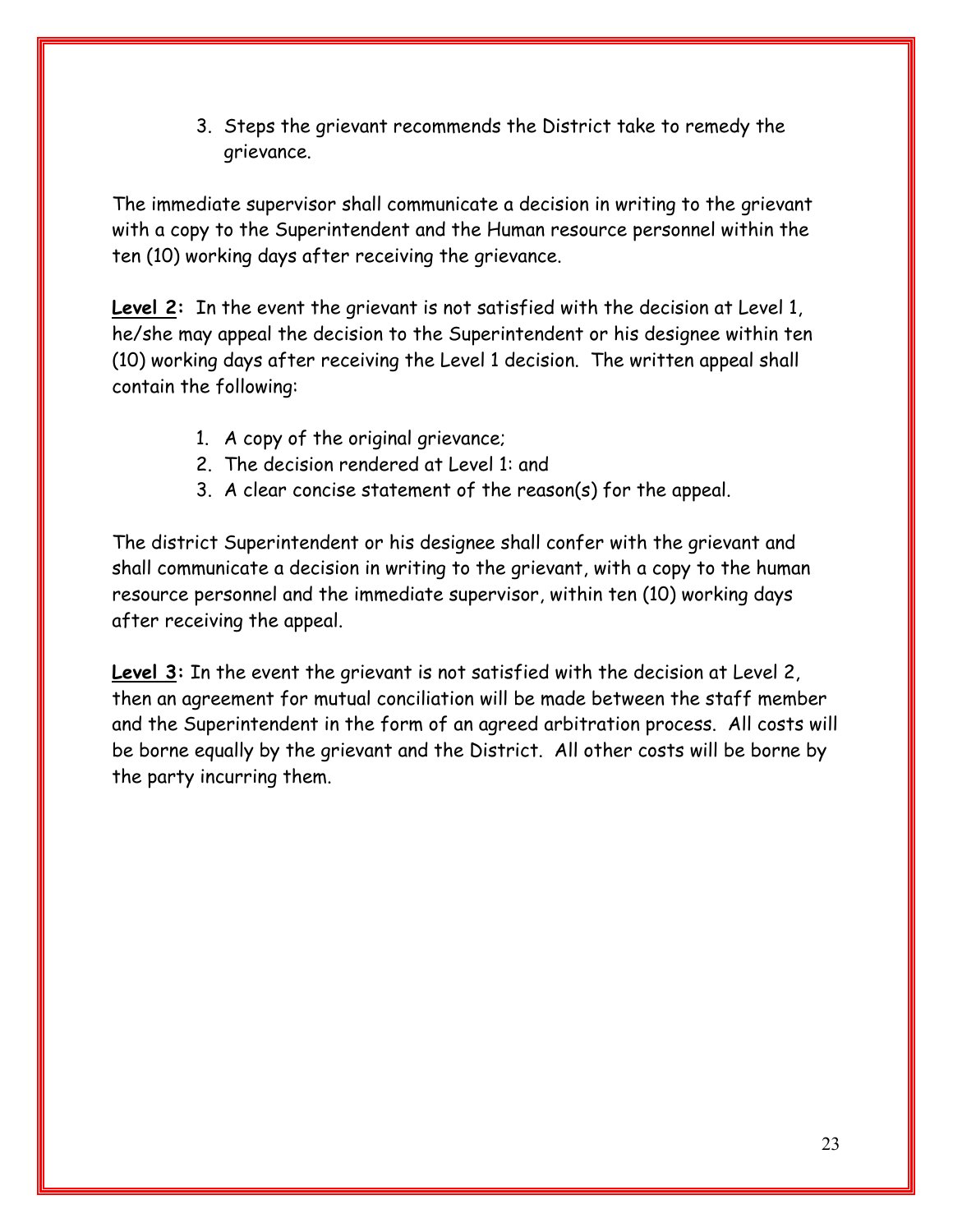# DISCRIMINATION/ GRIEVANCE OF EMPLOYMENT COMPLAINT PROCESS

Typically – issues and concern between two individuals should be worked out at the lowest level of the program through discussion and reaching understanding. If the issue is not resolved or the act is of a legal nature, then the attached form should be enacted.

- 1. Complete and Submit form (board policy allows six calendar months of receiving a complaint from the initial incident) to site administrator or human resource office.
- 2. Expect response of receipt within ten working days. (Investigation is initiated within these ten working days).
- 3. Upon completion of investigation and resolution; communication for closure will follow within ten working days of final action. (To protect due process for each person involved, actions taken will not be divulged openly by district).
- 4. Follow-up. The district may do a follow-up of reported conditions after resolve.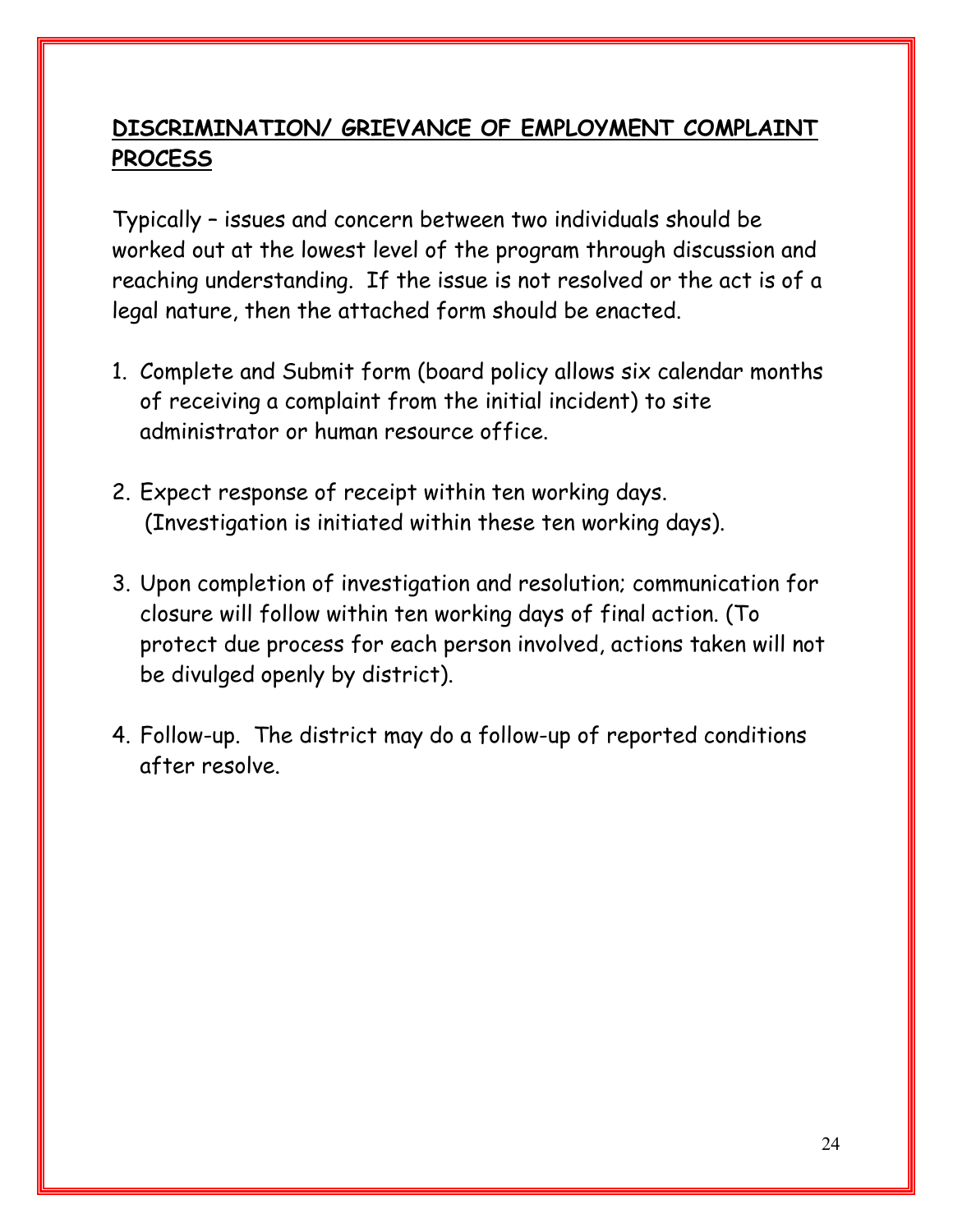West Park Charter Academy West Park Elementary School

#### DISCRIMINATION/ GRIEVANCE OF EMPLOYMENT COMPLAINT FORM

Directions: Please provide the information requested.

| Name                                                                                                                                                                                                                                     |  |  |  |  |
|------------------------------------------------------------------------------------------------------------------------------------------------------------------------------------------------------------------------------------------|--|--|--|--|
| Address                                                                                                                                                                                                                                  |  |  |  |  |
|                                                                                                                                                                                                                                          |  |  |  |  |
|                                                                                                                                                                                                                                          |  |  |  |  |
| Name of the person(s) who committed the alleged discrimination in employment<br>act(s)                                                                                                                                                   |  |  |  |  |
| Discrimination in employment was related to:                                                                                                                                                                                             |  |  |  |  |
| Recruitment Selection (Vacancy No. ___________)<br>Promotion Compensation<br>Training<br>_____Termination<br>______ Other (Inappropriate conduct/Sexual harassment/ etc.)                                                                |  |  |  |  |
| Describe the alleged discrimination or grievance in employment act(s)--specify time, place, nature,<br>participants in and witness(es) to the alleged discrimination in employment act(s).<br>(Attach written information if necessary). |  |  |  |  |
| Include other pertinent information which may assist in the investigation and<br>resolution of the complaint:                                                                                                                            |  |  |  |  |
| Discrimination/Grievance in Employment Complaint Form                                                                                                                                                                                    |  |  |  |  |
| Complainant's suggested remedy for resolution of the complaint:                                                                                                                                                                          |  |  |  |  |
|                                                                                                                                                                                                                                          |  |  |  |  |
| Release Waiver (Optional)<br>Confidentiality: Use of your name and information in this complaint will be limited to our investigation<br>only. This information will be released to the public at large only if you sign the release.    |  |  |  |  |
| Release Waiver: I give my permission for my name and information included<br>in this statement to be released to the public.                                                                                                             |  |  |  |  |
|                                                                                                                                                                                                                                          |  |  |  |  |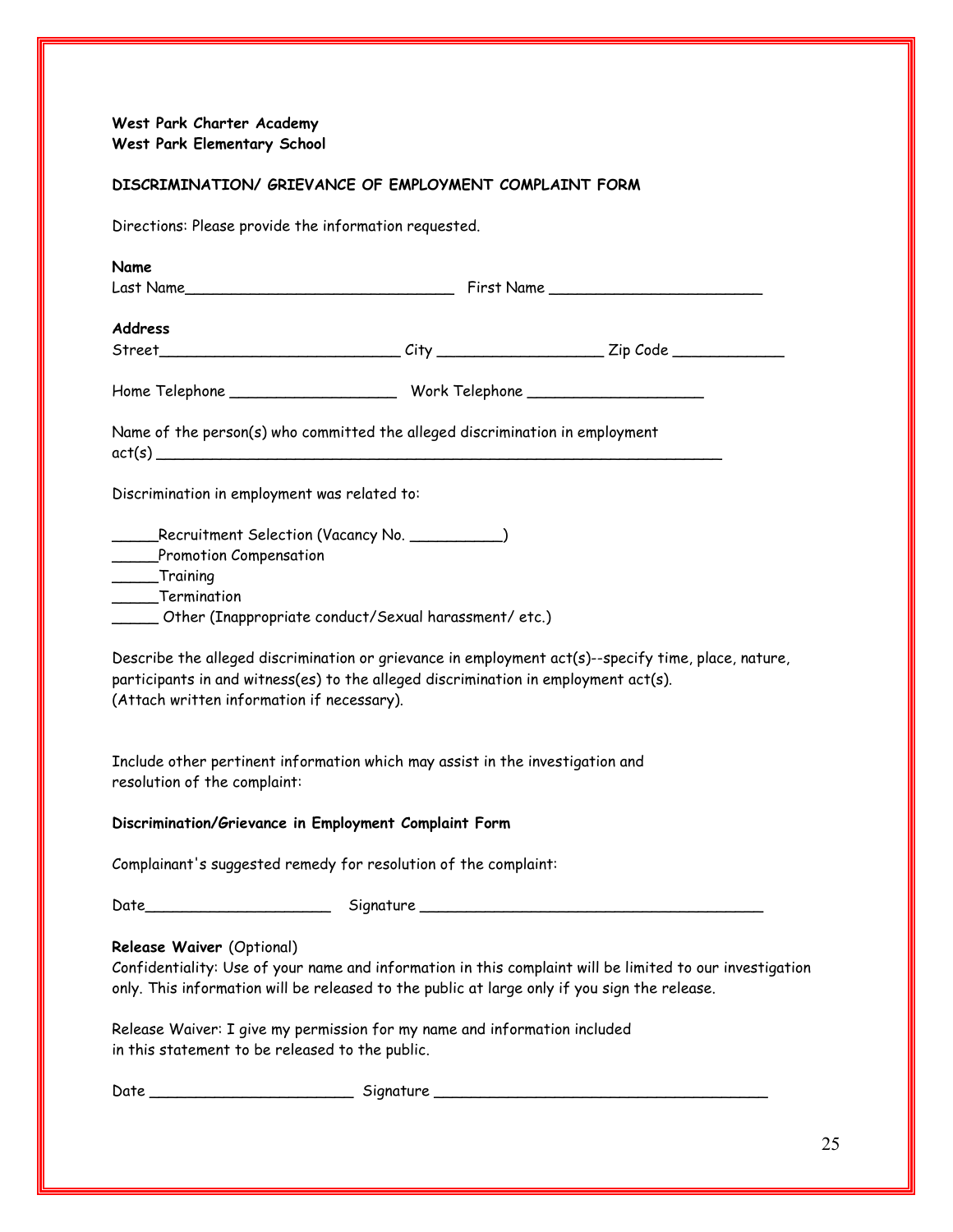# RECORD KEEPING REQUIREMENTS

#### MASTER AGREEMENT

| $\mathbf{1}$   | "Beginning Date:" for previously enrolled students must be the first day of the semester<br>Note: For students who enrolled after the semester began, their beginning date will be the   |
|----------------|------------------------------------------------------------------------------------------------------------------------------------------------------------------------------------------|
|                | date the Semester Learning Plan was signed.                                                                                                                                              |
| $\overline{c}$ |                                                                                                                                                                                          |
|                | "Ending Date" must be the last day of the semester. (Check school calendar)                                                                                                              |
| 3              |                                                                                                                                                                                          |
|                | "Contract Term" must be the current semester (Fall or Spring)                                                                                                                            |
| 4              |                                                                                                                                                                                          |
|                | "Year" must reflect the appropriate school year                                                                                                                                          |
| 5              |                                                                                                                                                                                          |
|                | "Classroom Option" field should reflect the school the student would attend if not<br>attending here.                                                                                    |
| 6              | Any courses assigned during the semester must be on the printed version of the Master<br>Agreement                                                                                       |
|                | Note: If more credits are assigned for a specific course than what is indicated on                                                                                                       |
|                | the Master Agreement, the course value must be changed and the M.A.                                                                                                                      |
|                | must be reprinted and signature page must be resigned.                                                                                                                                   |
|                |                                                                                                                                                                                          |
|                | Example: You originally said that Student A would do 5 credits of English 9, but it turns out<br>that they are going to do 10 credits. The M.A. must reflect this. If not, apportionment |
|                | cannot be claimed for any credits attempted above what the Master Agreement says.                                                                                                        |
| $\overline{7}$ | "Meeting Information" should include the following: "One on One"<br>Frequency = Weekly                                                                                                   |
|                | Location = Appropriate Campus (Example: Hanford)                                                                                                                                         |
|                | "Day" and "Time" = student's scheduled day and time.                                                                                                                                     |
| 8              | Supervising Teacher, Student, and Parent (when applicable) must sign on the correct line                                                                                                 |
|                | of the Master Agreement and Acknowledgement Form and date them on or before the                                                                                                          |
|                | "beginning date" as noted on page 1 of the Master Agreement. Ink must be used, no pencil.                                                                                                |
|                | Note: The supervising teacher's signature must never be dated before the                                                                                                                 |
|                | parent's/student's signature                                                                                                                                                             |
| 9              | The Substitute Teacher must sign the Master Agreement and Acknowledgement form on the                                                                                                    |
|                | "other" signature line and date it with the day they saw the student.                                                                                                                    |
|                | The Substitute should only sign the Master Agreement and Acknowledgement forms<br>a)                                                                                                     |
|                | once per semester, even if they have seen the student more than once.                                                                                                                    |
|                |                                                                                                                                                                                          |
| 10             | When a student changes teacher, the new supervising teacher must sign on the "New                                                                                                        |
|                | Supervising Teacher" line (on both Master Agreement and Acknowledgement Form) with the                                                                                                   |
|                | appropriate date.                                                                                                                                                                        |
| 11             | At the end of each semester, new Master Agreements for previously enrolled students must                                                                                                 |
|                | be printed, signed by teacher, parent, and student and returned by the 1 <sup>st</sup> day of the new                                                                                    |
|                | semester.                                                                                                                                                                                |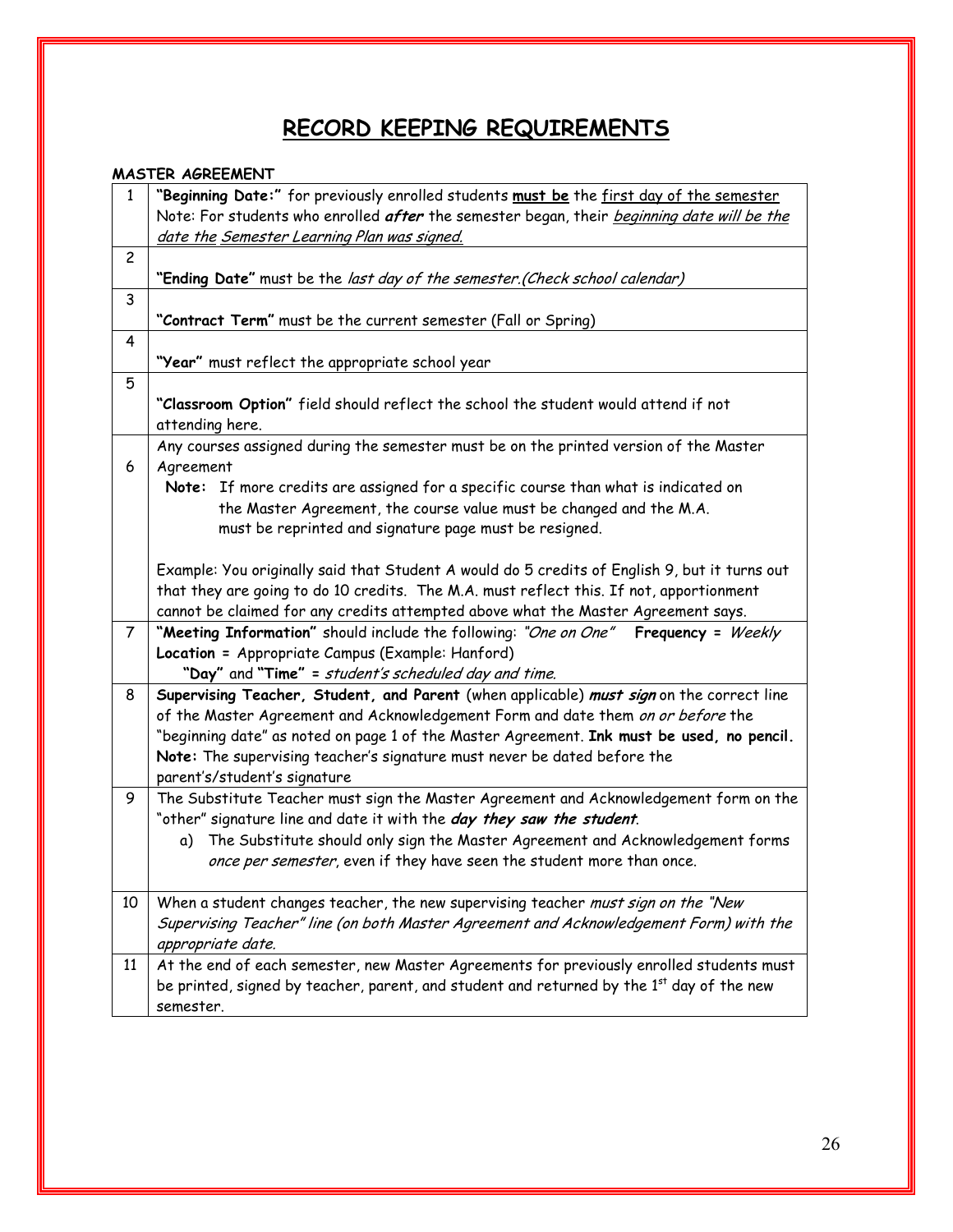# WORK SAMPLES (Tests and HW) and Work Records (Student

# Assignment/Work Report/Work Summary Report)

| $\mathbf{1}$   | Include some form of written evaluation or comment on each sample of homework                                        |  |  |  |
|----------------|----------------------------------------------------------------------------------------------------------------------|--|--|--|
|                | accepted. Grade, Initial and Date each sample.                                                                       |  |  |  |
| $\overline{2}$ | Include the student's first name, last name, course name, and module number on both                                  |  |  |  |
|                | homework sample and test.                                                                                            |  |  |  |
| 3              | Fill out the apportionment samples completely and correctly on both the homework                                     |  |  |  |
|                | and the test.                                                                                                        |  |  |  |
|                | a. Work Samples and Tests must have the supervising teacher's initials.                                              |  |  |  |
|                | b. All work samples and tests must be dated with the last day of the learning<br>period in which they were assigned. |  |  |  |
|                | ** If a student withdraws, drops or graduates in the middle of a learning                                            |  |  |  |
|                | period, work samples and tests should be dated with that WD, Drop or Grad                                            |  |  |  |
|                | date.                                                                                                                |  |  |  |
|                | $c$ . The sum of apportionment written on the attendance form for the current                                        |  |  |  |
|                | Learning Period must equal the value of completed work as indicated on the                                           |  |  |  |
|                | Student Assignment & Work Record, Work Summary Report, and on the Daily                                              |  |  |  |
|                | Learning Log.                                                                                                        |  |  |  |
|                | d. Tests must have the appropriate test score written on them.                                                       |  |  |  |
| 4              | All tests and homework must be turned in and evaluated by the last day of the                                        |  |  |  |
|                | learning period from which they were assigned. (District policy allows a 6 day grace                                 |  |  |  |
|                | period)                                                                                                              |  |  |  |
| 5              | Work Summary Report must be printed and should reflect correct courses, assigned                                     |  |  |  |
|                | modules, and test scores, and should match information on Student Assignment and                                     |  |  |  |
|                | Work Record.                                                                                                         |  |  |  |
|                |                                                                                                                      |  |  |  |
| 6              | Student Assignment and Work Report must be printed, completed, and correct.                                          |  |  |  |
|                | a) Apportionment written on Student Assignment and Work Report must match                                            |  |  |  |
|                | what is shown on the Work Summary Report, Daily Learning Log, and                                                    |  |  |  |
|                | attendance sheets.                                                                                                   |  |  |  |
|                | b) All modules turned in must be listed.                                                                             |  |  |  |
|                | c) A module must be listed on the Student Assignment and Work Report:                                                |  |  |  |
|                | 1) If it was turned in and accepted for apportionment                                                                |  |  |  |
|                | 2) If full apportionment for the Learning period was NOT granted and                                                 |  |  |  |
|                | absences given because this certain module was not turned in.                                                        |  |  |  |
|                | a) In this case, the module should be listed on the synopsis and                                                     |  |  |  |
|                | crossed out with an explanation, just as before.                                                                     |  |  |  |
|                |                                                                                                                      |  |  |  |
|                |                                                                                                                      |  |  |  |
|                | regardless of attendance, and therefore must have a Student Assignment and                                           |  |  |  |
|                | d) Every student must have work assigned to them every learning period                                               |  |  |  |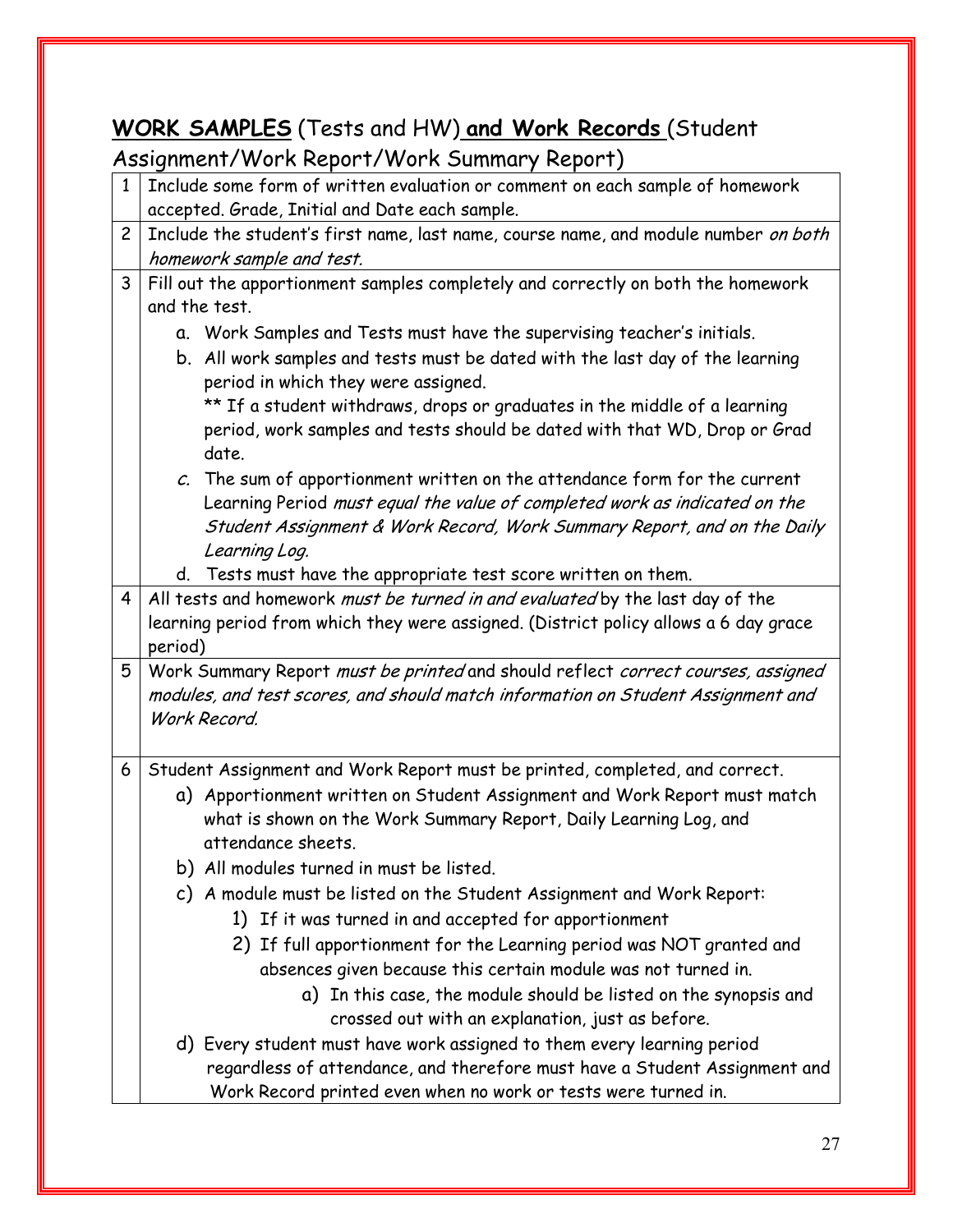NOTE: If a student has not turned in their Master Agreement, the Student Assignment and Work Record should not be printed.

If a student enrolls in the middle of a Learning Period, the starting date of that

- 7 | Learning Period *must be changed in the "Info" tab* on Report Writer to show the enrollment day as the first day of that learning period. It will show up on the assignment and work record as "Date Assignment Made."
- 8 Teachers must assign adequate work for a student to receive full apportionment in a Learning Period.

No comments are necessary for modules no matter how apportionment was given.

9 However, any time a module is assigned and will span multiple learning periods, it must be specifically noted in the comments section as such. Handwritten comments are not acceptable in this case.

# MISCELLANEOUS

| 1              | Completely and properly fill out the RMA whenever applicable. RMAs must always         |
|----------------|----------------------------------------------------------------------------------------|
|                | include the teacher's signature and the date and time of contact.                      |
|                | 2   NEVER use whiteout on any auditable record. Changes should be lined out in ink and |
|                | initialed.                                                                             |
| 3 <sup>1</sup> | Student changes to a new supervising teacher must be approved by the I.S.              |
|                | Administrator.                                                                         |
|                | 4 If a student ends his/her enrollment (via withdrawal or drop) and then re-enrolls or |
|                | reinstates within the same Learning Period, two separate records must be created       |
|                | for that Learning Period:                                                              |
|                | a) Two separate Student Assignment and Work Records must be printed                    |
|                | reflecting both the time until the WD date and the time after the Re-                  |
|                | enrollment Date. NOTE: Apportionment days must match the days on the                   |
|                | Student Assignment and Work Records.                                                   |
|                | b) A new Master Agreement must be printed, signed, and dated with the                  |
|                | appropriate date.                                                                      |
| 5              | The attendance for each of our students must be accurate on the attendance sheets      |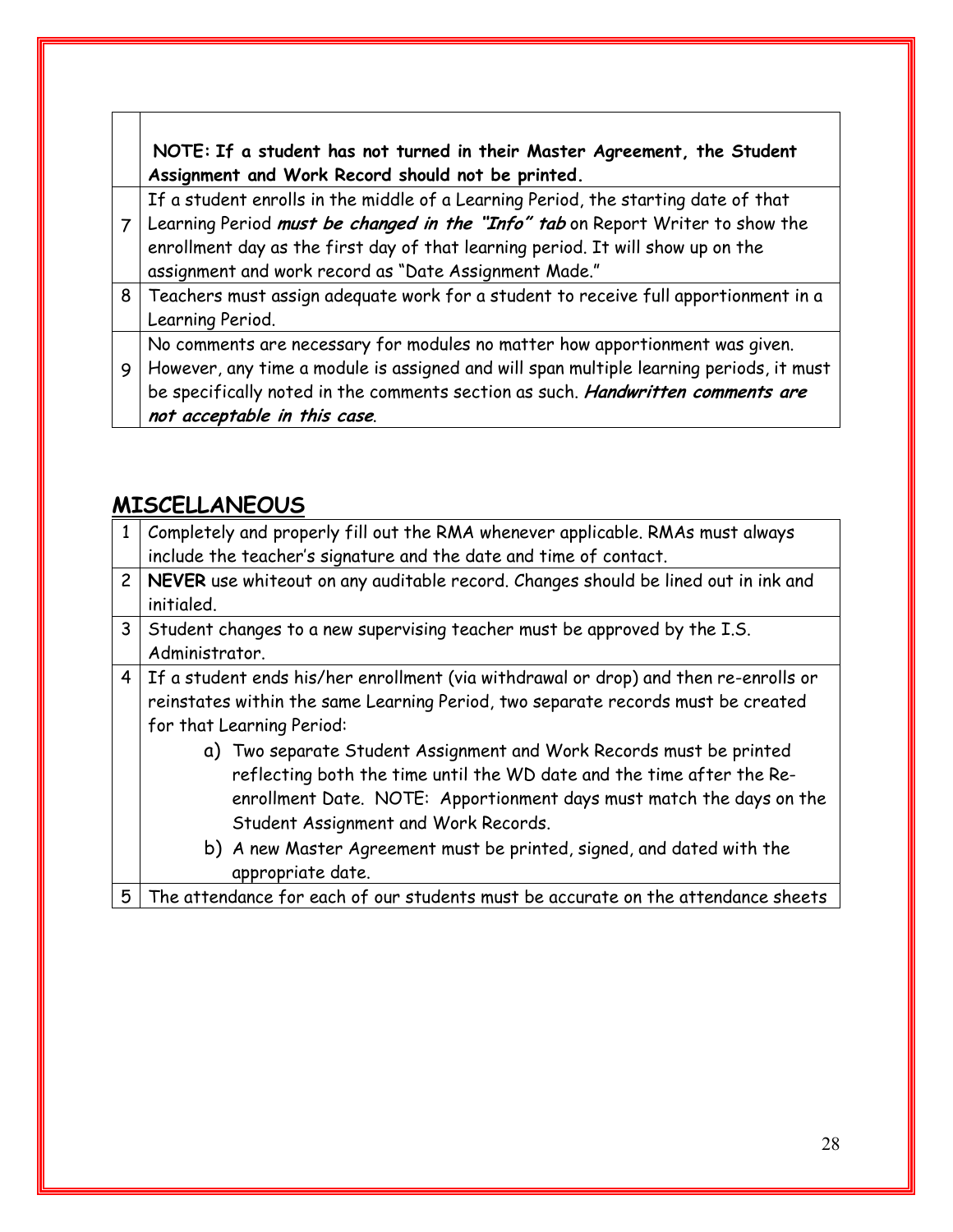# PARENT/STUDENT RESPONSIBILITIES

# Enrollment

Student's age five (5) on or before September 1, through graduation from high school may be enrolled in the charter school. Students may be enrolled in only one public school at a time. Dates on the completed enrollment form must reflect accurate attendance facts. An inter-district transfer is not necessary to enroll in the charter school. However, parents must withdraw their student from any other school after enrolling in the charter.

# The effective enrollment date is the date the Master Agreement is signed.

# Parent Responsibility

Parents are instrumental in the success of their children's education. Parents, working together with the Independent Study Teacher (IST), are the cofacilitators in their children's program. When parents act as co-facilitators, they may rely on the IST/Counselor for many services that will enhance the student's learning experience. ISTs and counselors will work closely with parents to ensure:

- Parents understand that the IST will provide up to one and a half hours of instruction/meeting time to the student each week.
- The IST will provide the student a clear set of learning activities for the balance of the learning period following instruction/meeting time.
- Parents understand they are partners in learning and must monitor and record the learning activities of their students, (i.e. share specific activities that happened during the scheduled learning period).
- A mutually agreed upon contract and a schedule for frequency of meetings is completed and included with the initial application.
- Development of the student's semester learning plan through identification of clear learning objectives and goal is completed.

# Professional Support to Parents

Each family and student is assigned to an Independent Study Teacher (IST). This person is responsible for completing required paperwork and documentation for each student, academically advising and counseling both parents and students, and conducting any research a family might need. The IST is the main liaison between the program and the family and should be the primary source of information. Communication between families and ISTs occurs through weekly meetings,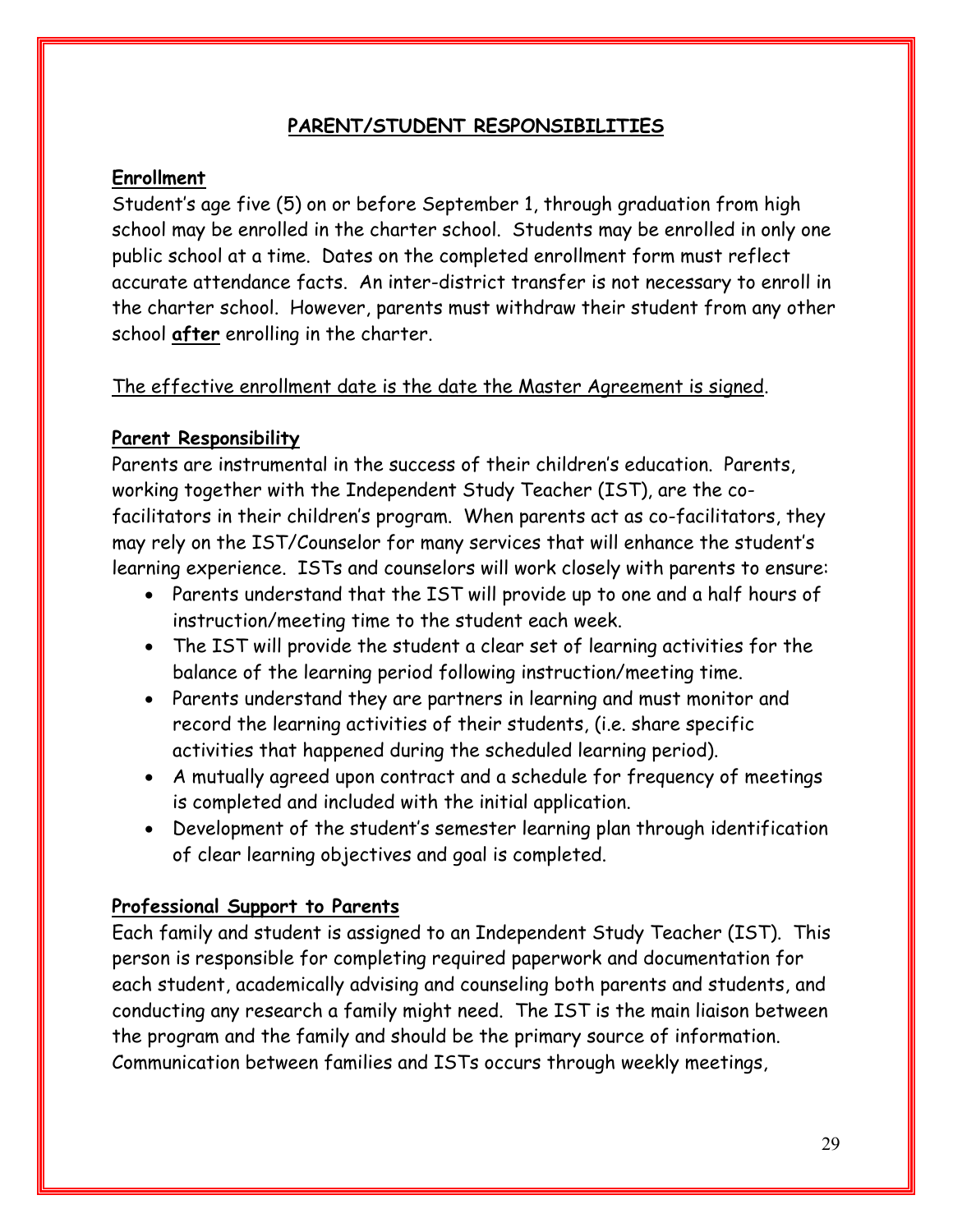E-mail and telephone calls. ISTs meet with their students at their respective learning center (either Fresno or Hanford).

These weekly meetings provide an opportunity for the parent/guardian to ask questions, as well as allow the IST to provide high quality instruction, share targeted teaching strategies/best practices, and offer support/encouragement to the student.

# Student Responsibilities

All students are required to be working and learning in accordance with the annual school calendar (180 days of student contact). The student agrees to complete assignments as stated in the Master Agreement, and agrees to take all State and District Mandated tests. Students will be dropped from the program if students fail to take the State mandated tests.

# Report of Missing Assignments / Appointments

A Report of Missing Assignment/Appointment (RMA) shall be issued when a student:

- 1) Misses a scheduled meeting without sufficient justification
- 2) The student did not complete at least 70% of assigned work (in an LP)

RMAs will be kept in student's file and updated in the Student Information System (School Pathways). When a second RMA is issued, a letter from the Director will be mailed to the family. The student's counselor will also make a phone call to inform parents/guardians of the situation. If the student receives a third RMA during a semester, a decision will be made regarding the student's continued enrollment in the program.

## Student Withdrawal

ISTs should use regularly scheduled meetings (formal & informal) with the Director to discuss learning opportunities and options for their students. Through collaboration with the District Office, the Director, and/or County Office experts, most student learning and assignment questions can be resolved. Student withdrawal may be recommended by an IST, but will require the approval from the Director.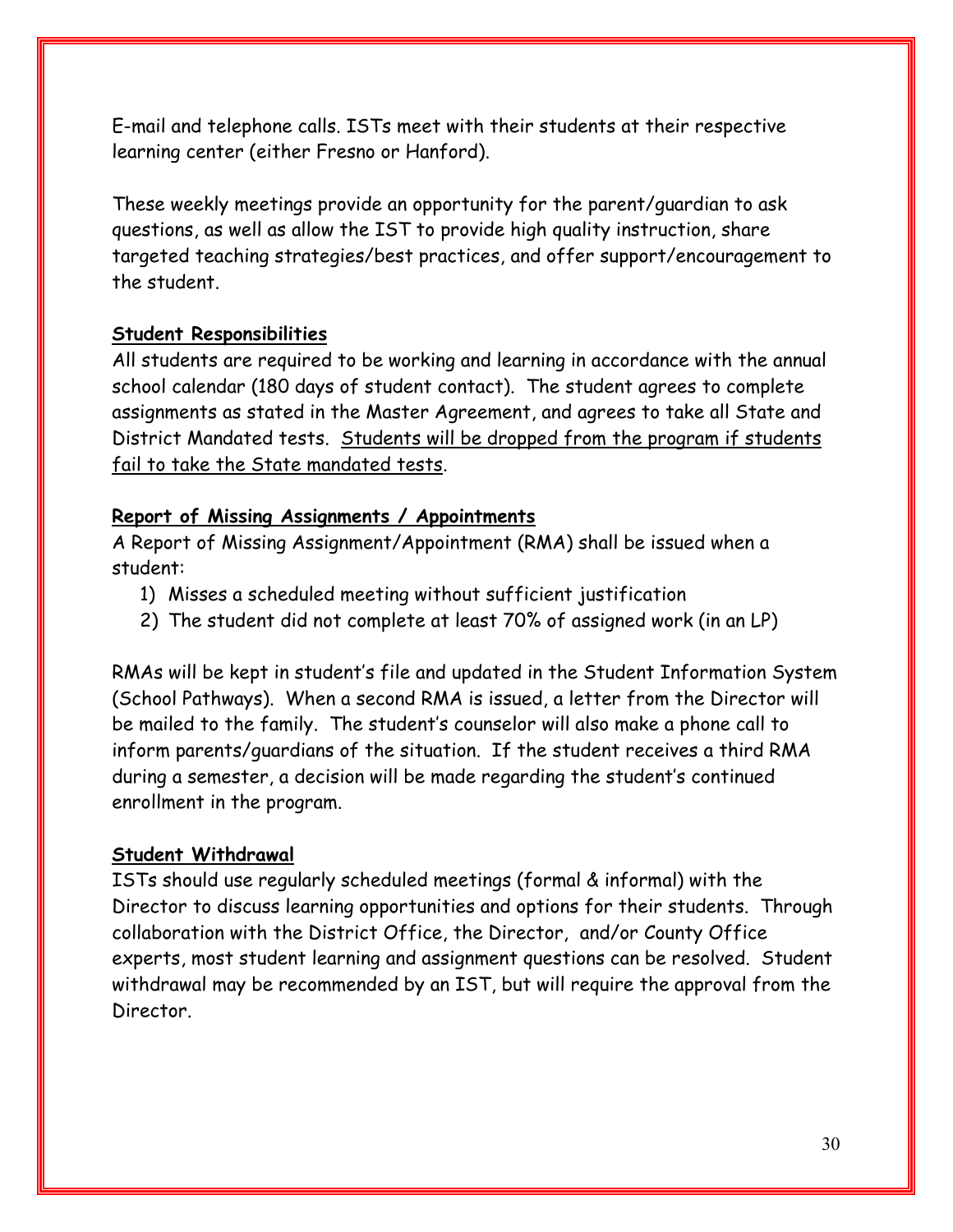# STUDENT ASSESSMENT

Multiple assessment tools and on-going evaluation of student work is required to determine if students meet prescribed standards. Student work (and not parent/guardian work) is assessed on a continuous basis to help student and family know how well the student is achieving the goals they have set forth.

# Work Samples

One of the ways students will exhibit evidence of their learning is through work samples completed and submitted during each learning period.

Work samples are a purposeful, integrated collection of student work that demonstrates a student's effort and progress and/or achievement in one or more areas. This collection shows a student's learning progress over a period of time and is not a random selection of work. The samples communicate what is learned and why it is important.

At the end of each learning period, students will submit work as evidence of their learning. This work encourages "authentic" measurement of learning, and will be kept in each student's file. It is the IST's responsibility to maintain files of work samples from each student for each learning period.

# State Testing - CAASPP (SBAC)

While charter schools are freed from many of the regulations that bind other public schools, California's Charter Schools Act (revised, June 2014) clearly requires charter schools to "meet all statewide standards" and to "conduct the state pupil assessments." These state tests play a major role in measuring the success or failure of our individual charter schools and will have direct influence on the scope of our future programs. Results of these tests are kept on file at the school, and are used to help improve program offerings to children at all levels. Individual results will be kept in the student's confidential file and will be shared with parents/guardians.

It is important to view the various portions of SBAC assessments as learning tools that will help children develop and grow. Test taking is an important skill that helps us develop as life- long learners and enables us to adapt to the world of work. Using the collective results of the assessments will help our school improve programs and focus our efforts to better serve our children and families. Each IST will support students through high-quality instruction, and inform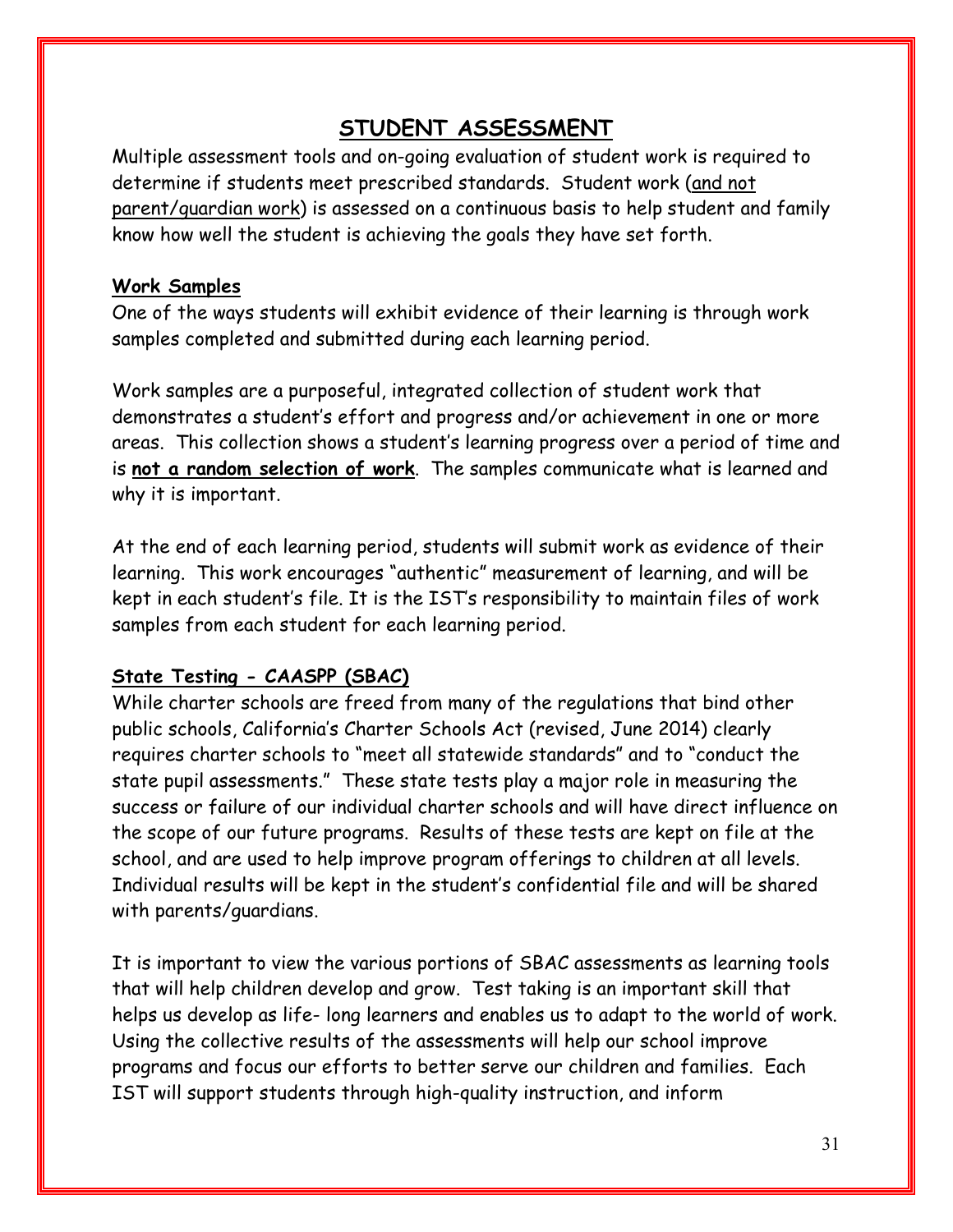parents/guardians on how to support their child at home (academically). IST's will assure families that individual results are kept confidential and the results of this test will help in the development of sound and appropriate learning plans.

# Transcripts

Transcripts will be generated for all high school students. This transcript will be held at the school office and will be kept confidential.

## Retention Conferences

Retention Conferences are held in May, with teachers meeting with parents/guardians who sign the retention or non-retention agreement forms. Retention Conferences take place only after the Student Study Team (SST) has met on one or more occasions together and with parents/guardians.

# Promotion – Retention Policy

State law requires each district to prepare and implement promotion and retention policies. In order for a student to be considered for promotion, he/she should:

## \*\*Kinder– 8th

- 1. Attend school 90% of the days enrolled.
- 2. Maintain an End-of-the-Year G.P.A. of at least a 2.0.
- 3. Make satisfactory growth on District's Reading and Math tests (Renaissance: STAR Reading & Math).

## \*\*A student not meeting these requirements may be considered for retention.

# \*\*An accelerated student may be considered for accelerated promotion or early graduation if the student meets the following criteria:

- 1. Has a G.PA. of 3.8 or higher
- 2. Level "4"/Exceeded Standard on the SBAC (ELA & Math) as an 11<sup>th</sup> grader
- 3. 4 grade levels above student's current grade level in Reading and Math as measured on the Renaissance Reading & Math test (or 12.9+ in each)
- 4. Redesignated as Fluent English Proficient (RFEP) if student is an English Learner
- 5. Student Study Team review (review completion of H.S. requirements)

\*\*High School students - are given the expected graduation date (4 years) upon first entering high school. Students will automatically roll over to the next grade. However,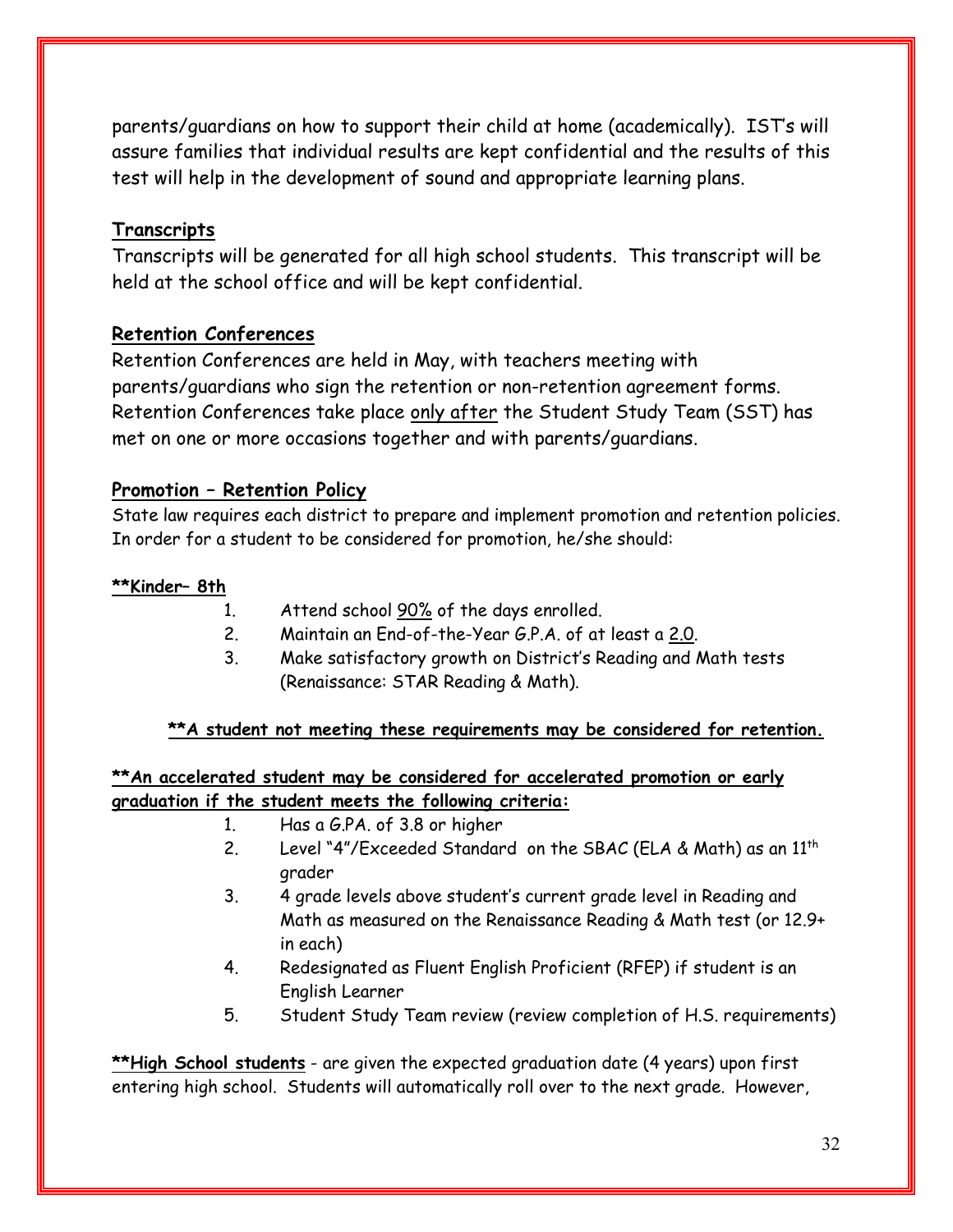the student will remain a repeat  $12<sup>th</sup>$  grader until the student has successfully completed all required subjects (and met all requirements) for graduation.

# Graduation Requirements

West Park Charter Academy's mission emphasizes individualized learning plans and parental choice as the basis of all curricular options leading to student graduation. Graduation requirements, however, are clearly set by the school district. The requirements are included with this handbook (see appendix). It is important that all ISTs become familiar with the high school course catalog.

# Testing-Out Students

Below are the guidelines set for testing students out of courses:

- 1. Students are only allowed to test-out of two elective courses (one course per semester and only up to 20 credits) – There are limited options for test-outs!
- 2. Students are only allowed to test-out of one course per month.
- 3. Students will be given "pass" or "fail" in place of a letter grade for courses.
- 4. Students will test-out of courses that are:
	- Lower level  $9^{th}$ ,  $10^{th}$ ,  $11^{th}$  grade courses; not  $12^{th}$  grade courses
	- Students may not test-out of Core courses.
- 5. When a student is ready to test-out of a course, the teacher is to contact the counselor and they will assign the students to a test-out day.
- 6. Communication between the student's teacher, counselor, and parents/guardians in imperative throughout the process.

# Lab/Class Day Procedures:

Due to the number of students at each site that are taking lab classes:

- Every effort will be made to allow only students with labs to be scheduled on a particular lab day (i.e. Science, Math, etc.).
- If you schedule other students on lab days, please have them work in your cubicles (quietly). They will not be allowed to work in the lab/classroom area.
- All staff must work together to monitor all students at the learning centers during labs/classes.

# Procedures for Students Studying at Sites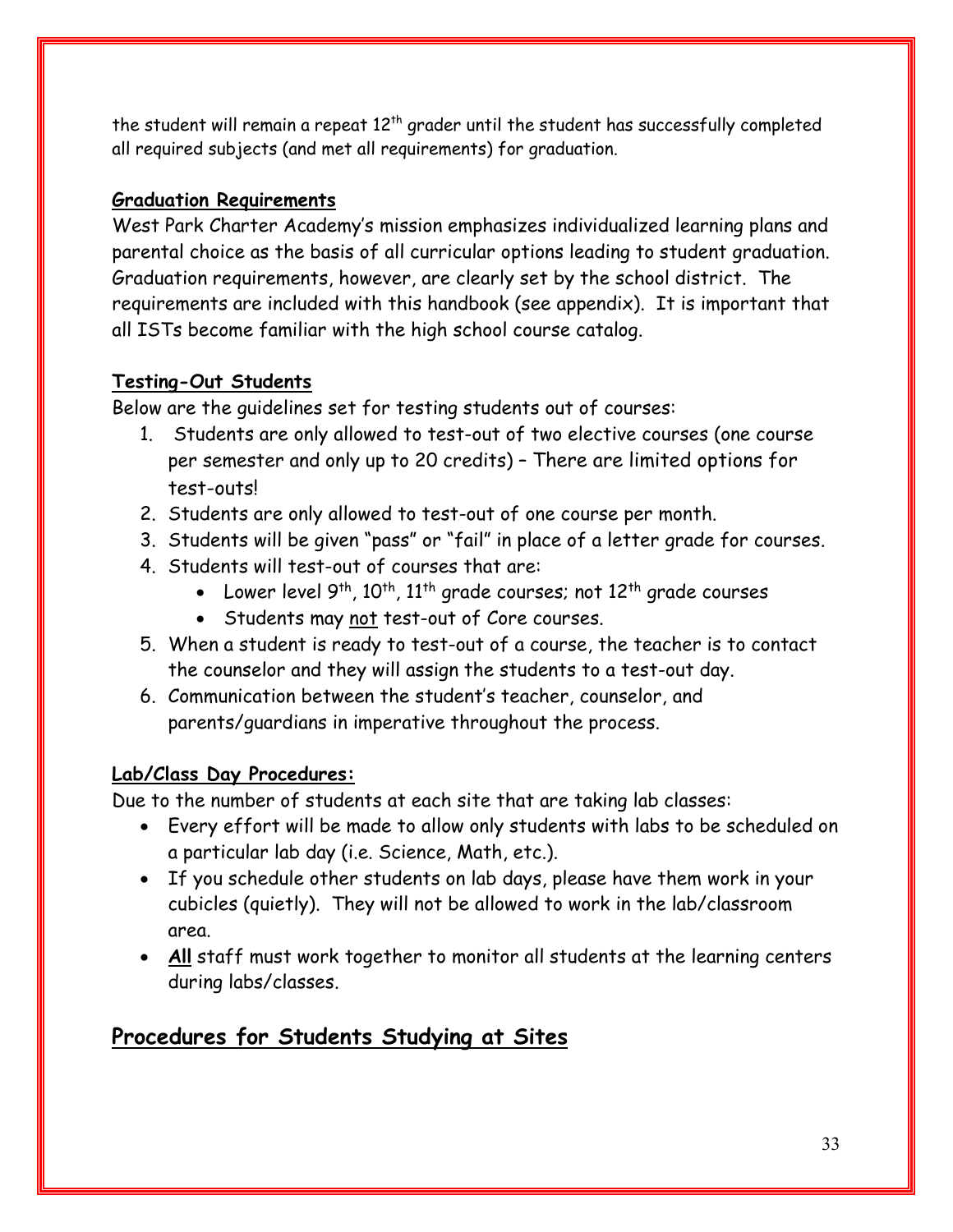Due to the number of students at each site, students at the site must be closely monitored by the teachers to ensure the student is working and not just talking/visiting.

- Please make sure your students are only there when you are there.
- Please monitor the student's work. Check between appointments to make sure they are doing work, and not just socializing. This will give you a chance to help the student if he/she needs help.
- Collect work from them as you monitor their progress. This way, you will have work samples for the students (and they won't slip out with their work and then forget to bring it back).
- Have them check-in with you before they leave and collect all the completed work.

# CURRICULUM

The materials West Park Charter Academy has adopted are standards-based and State-approved. Supplemental materials are available for teachers as well. If more books and/or materials are needed, a purchase request is to be completed and submitted to the Machado Office.

## Materials

West Park Charter Academy is a public school that strives to uphold parental rights and choice through a customized & individualized instruction program for its students. Therefore, the school provides for parental input in assisting to design a course of study for their child directed at meeting local and state standards. Significant use of technology is an integral component of the curriculum delivery system. State law requires that no sectarian (religious) material be requested or ordered.

The school's instructional systems offer traditional and technology-based learning programs allowing the program to meet the academic needs of students specifically, those learning styles, abilities, and interests that are difficult to accommodate and address in traditional school settings.

All learning materials (textbooks, devices, etc.) must be returned to the students' respective learning center when they are no longer needed by the student, or when a student withdraws from the program, or graduates. Teachers' responsibilities include assisting with the return of products when their students no longer need or use the product (i.e. use Textbook Tracker to scan-in textbooks).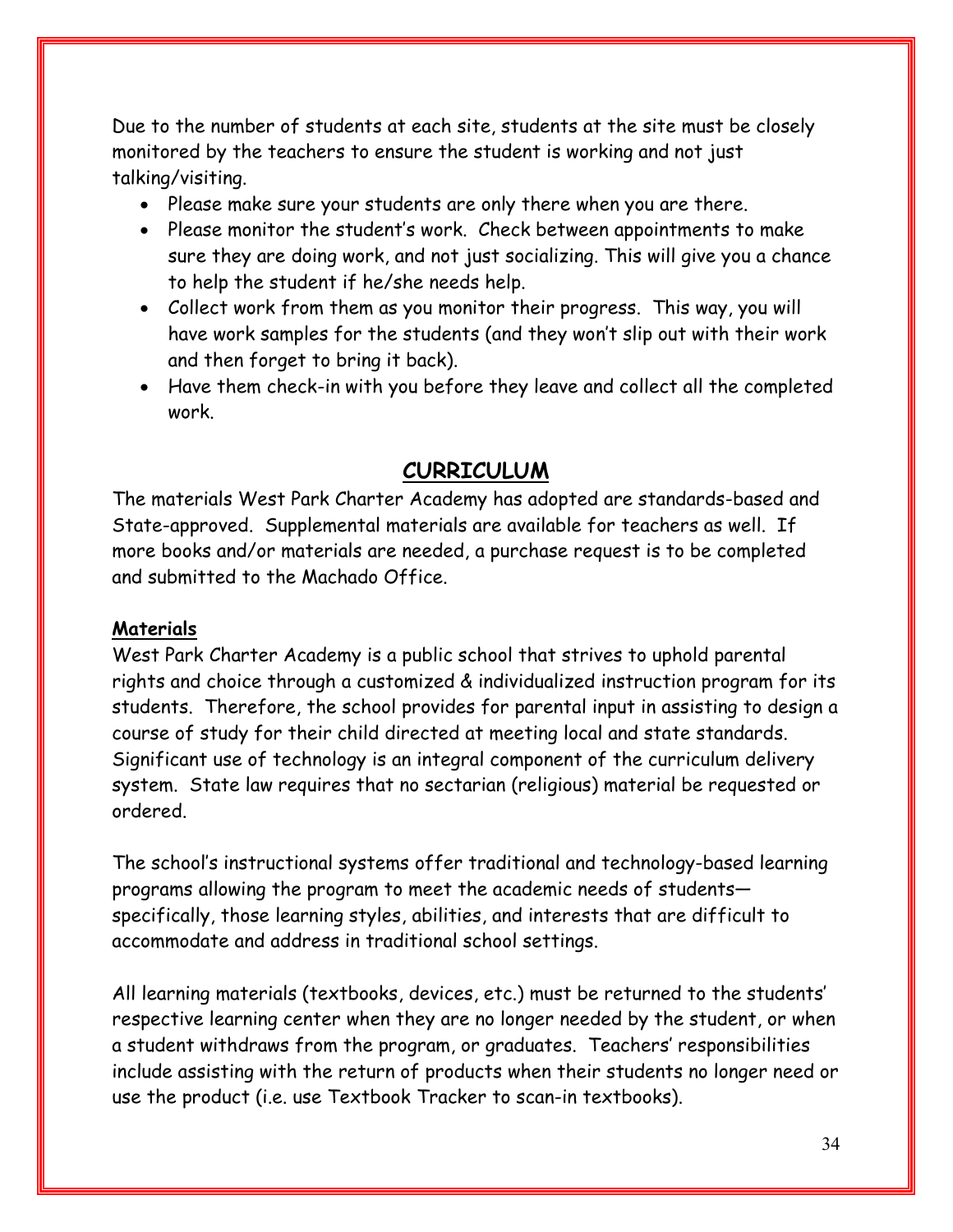Parents are responsible for items that are lost and/or willfully damaged, including textbooks, computers, etc. In addition to letters being sent to parents/guardians, home visits may also be made in order to retrieve school materials.

# Return of Materials

Materials are to be returned to the each student's respective learning center. Collection of materials is required in the following circumstances:

- Student withdraws or enrollment is terminated
- Student graduates
- Student has completed use of materials

# Student Computers/Devices

Students at WPCA will have access to a device and WiFi connectivity for learning (Chromebook and WiFi Hotspot). Parents/guardians and students will have to read and sign a District Laptop/Chromebook and/or WiFi Hotspot check-out form prior to taking a device home.

# Student Computer/Device Return

Students are responsible to return any and all devices to their respective teacher. If this is not done within 48 hours of the termination of enrollment, a report will be made to the Sheriff's Department.

# Supplemental Instruction

Supplemental instruction is provided to enrich core curriculum content. Instruction will focus on improving and broadening core curriculum content knowledge and skills. Core curriculum is defined as English/Language Arts, Math, Science, and History/Social Science.

Supplemental instruction will be based on the Common Core State Standards. Students may be required to attend supplemental labs (i.e. Biology lab, on-site Math classes, Target Meetings, etc.).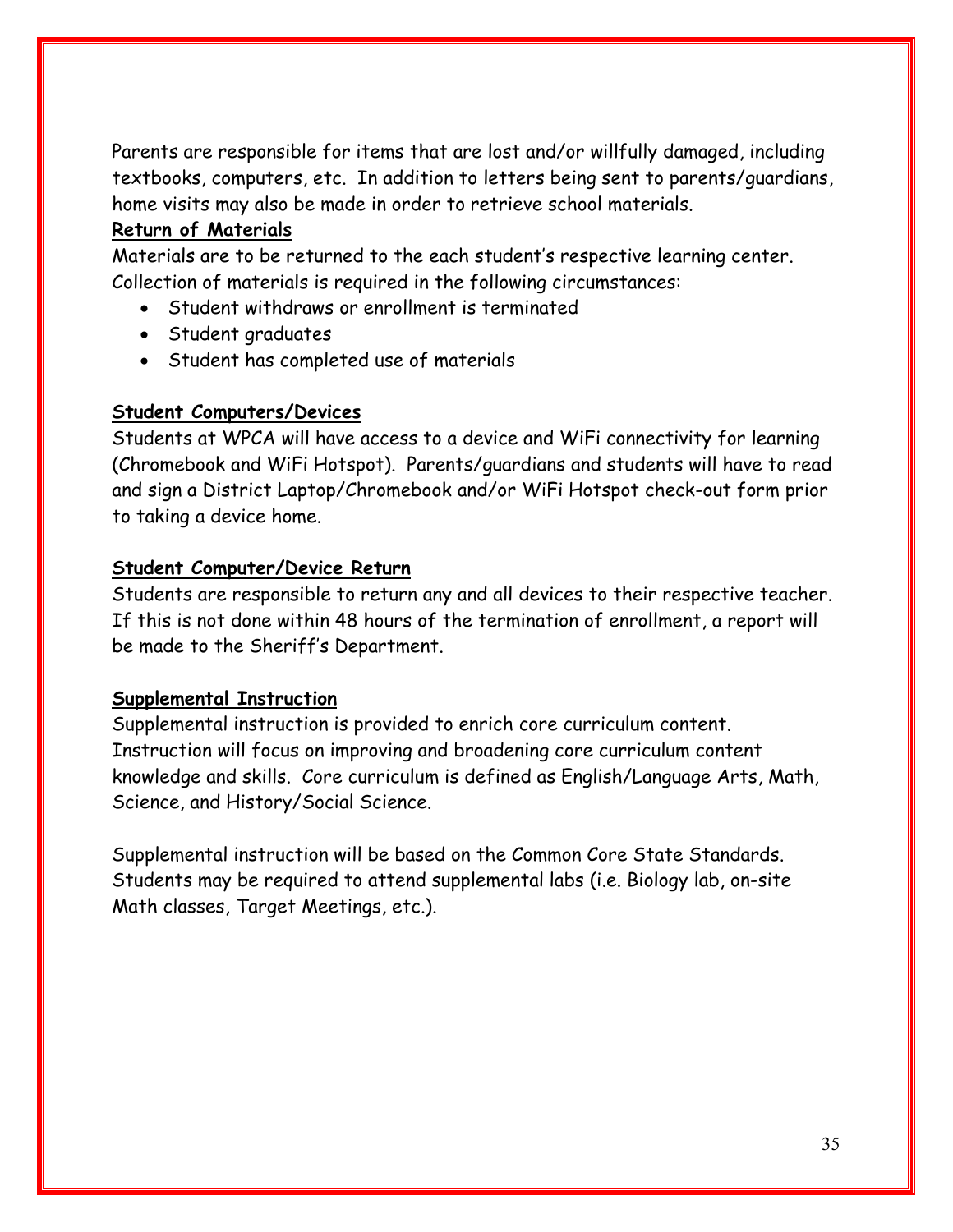College Courses - High School Enrichment Program/Dual-Enrollment/CTE

High school students may attend college and take courses/receive high school credit (Dual Credit) after successfully completing one semester with satisfactory grades/attendance at West Park Charter Academy. The college course(s) must:

- Be reviewed by the student's counselor, teacher, and director
- Be approved by the director
- Be academic & rigorous
- Be taken during the 2021-2022 school year (see school calendar)

When students take college courses (for Dual Credit), the counselors (Academic & CTE) and ISTs must work together to complete and submit (to the Machado Office):

- A High School Enrichment Program or Dual Enrollment Application
- A Master Agreement (with all classes listed, including college course/courses)
- A course syllabus and/or course description
- Official transcripts (in sealed envelope or electronic) submitted to the Machado Office no later than 2 weeks after the course ends

# \*\*Please contact Mr. Elizondo and/or Thuy with any questions regarding documentation/paperwork pertaining to college courses.

For reimbursement of textbooks, the student must have:

- Earned a "C" or higher in the course(s)
- Submitted a receipt for their book(s)
- Submitted their official transcripts within 2 weeks of the course(s) ending

# \*\*Students who choose to take college courses for college credit will only have to submit a High School Enrichment Program application, and will not be reimbursed for textbooks.

# Field Trips

All field trips will address the Common Core State Standards. Field trips are generally planned by an individual teacher, more than one teacher, and/or a counselor. All pertinent field trip information will be distributed to all I.S.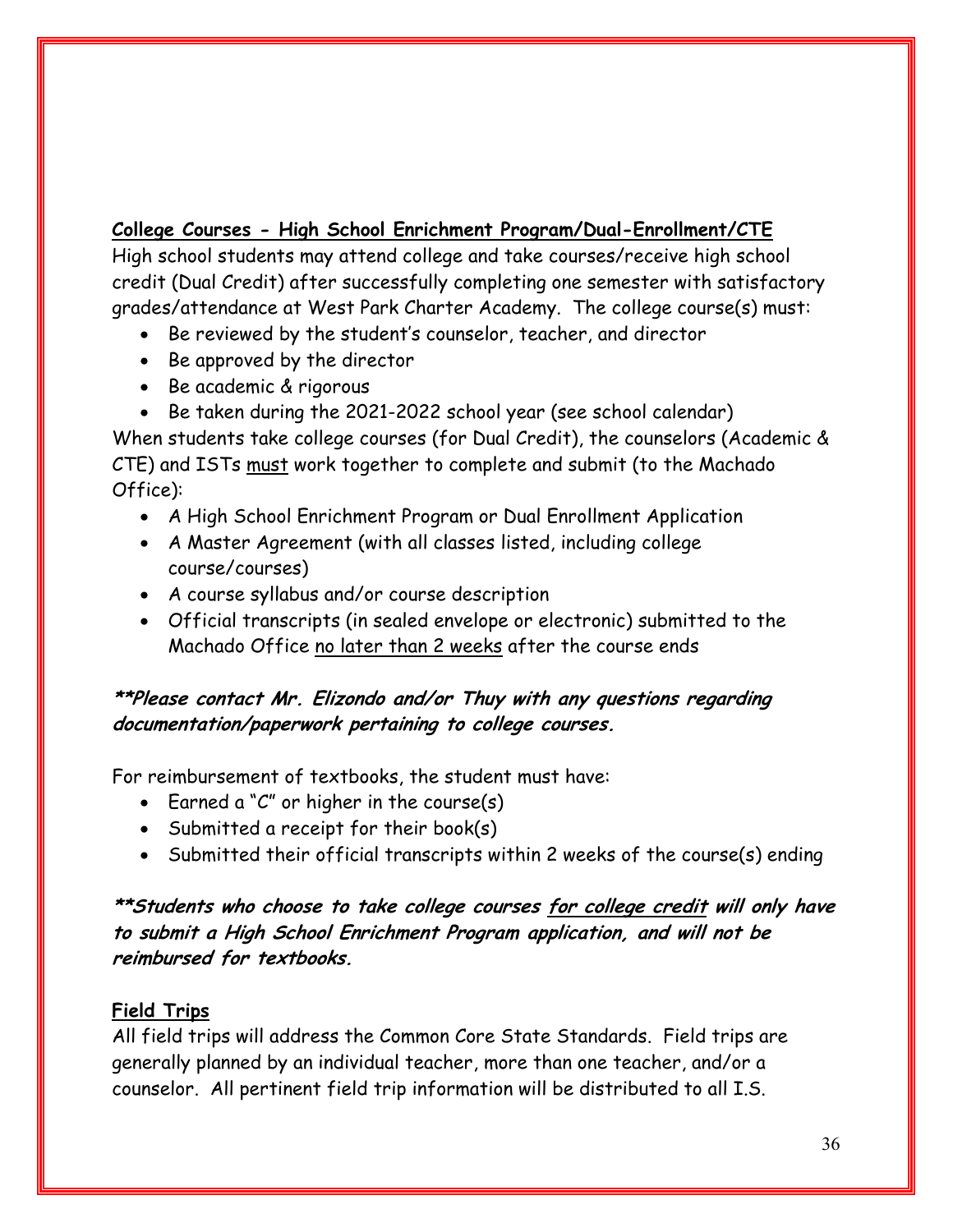teachers. Also, all field trip paperwork must be submitted to the Machado Office at least 2-3 months in advance. The Director will confirm the approval of each field trip with the teacher(s)/counselor(s) in charge (of the field trip).

# Regularly Used Charter Forms

#### Application Forms:

- $\checkmark$  Student Enrollment Application
- $\checkmark$  Records Request
- $\checkmark$  Proof of Age Affidavit

#### Semester Forms:

- $\checkmark$  Master Agreement
- $\checkmark$  K-8 Semester Learning Plans
- $\checkmark$  Report Cards
- $\checkmark$  Progress Reports

#### Monthly Forms:

- $\checkmark$  Student Sign-In Sheet
- $\checkmark$  Appointment Schedule
- $\checkmark$  Student Weekly Activity Log
- $V$  Weekly PE Log

#### Other Frequently Used Forms:

- $\checkmark$  Change of Student Status Form
- $\checkmark$  Report of Missed Assignments/Appointments
- $\checkmark$  Returning Student Form
- $\checkmark$  Text Book Checkout List
- $\checkmark$  High School Requirement Worksheet
- $\checkmark$  Petition for High School Diploma
- West Park Elementary School District Internet User Agreement
- $\checkmark$  District Purchase Request
- Conference/Workshop Attendance Request
- $\checkmark$  Absence Request Form
- $\checkmark$  Supply Requisition
- $\checkmark$  Personal Expense Claim
- $V$  Vehicle Use Request
- $\checkmark$  Request for Additional Credits